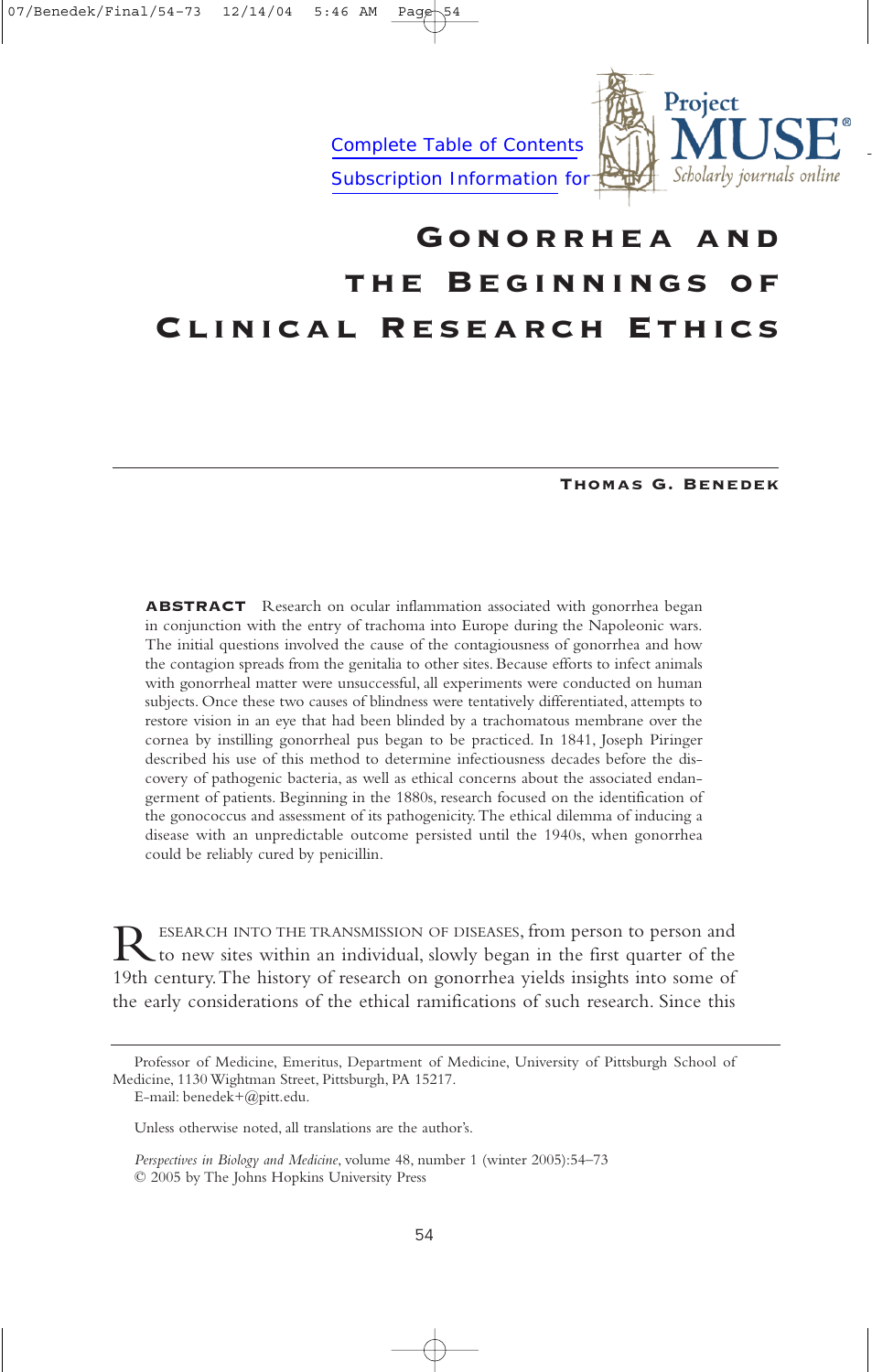history begins before the recognition of bacteria, it falls into two parts: the first concerns the assessment of the role of "contagious matter," while the second deals with the recognition and acceptance of a specific pathogenic bacterium. Because gonorrhea could not be transmitted to animals, all research on the disease was carried out in humans.

## Gonorrheal Ophthalmia in the Pre-Bacteriologic Period

The Edinburgh surgeon Benjamin Bell (1749–1806) was the first to clearly differentiate gonorrhea and syphilis (Bell 1792). Bell was perplexed about the infectiousness of gonorrhea. He stated that "The period at which the discharge takes place, after exposure to [gonorrheal] infection, is always uncertain" (37). Moreover, "Why men should be more readily infected than women is difficult to explain, but that the disease should prove more violent in the former is evident" (91). The noted Paris venereologist, Philippe Ricord (1800–1889) wrote less prudently:"Women frequently give blennorrhagia without having it . . . it is as rare in woman as it is frequent in man" (Ricord 1850, 47). The lesser frequency of acute urogenital symptoms in women provides at least a partial explanation for the scarcity of inoculation experiments in female subjects.

Two French authors began the debate over whether urethral gonorrhea can "metastasise" from its primary urethral location to the eyes or can only be spread by direct contact.The pioneer ophthalmologist Charles de St.Yves (1667–1733) introduced the hypothesis that ocular inflammation may result from the "metastasis" of gonorrheal matter from its location in the genitalia (St.Yves 1741, 168). His contemporary, Jean Astruc (1684–1766), a physician to King Louis XV, in his book on venereal diseases, carefully described gonorrheal ophthalmia, and instead of metastasis advocated spread by direct contact, citing one peculiar case:

A young man had accustomed himself for a long time to wash his Eyes in his own Urine warm, every Morning, to strengthen his Sight. Unluckily he was infected with a violent Gonorrhoea, and, not expecting any Mischief, continued the former Practice. However, the Urine impregnated with the venereal Poison communicated the Contagion to the Conjunctiva and Eye-lids; whereby a violent venereal Ophthalmia was brought on, with a sharp Discharge of Tears and purulent Matter. (Astruc 1754, 306)

François Swediaur (1748–1824) introduced the terms *blennorrhagia* and *blennorrhea* for acute and chronic gonorrhea, respectively (Swediaur 1815, 2). He adopted the idea of metastasis due to diminished urethral excretion of "seminal matter" to explain the occurrence of gonorrheal arthritis and by implication also of ophthalmia. The predominant hypothesis pertaining to gonorrhea, as proposed by St.Yves, was that when discharge of the pathogen through the urethra is blocked, either by treatment or other circumstances, it has to back up and then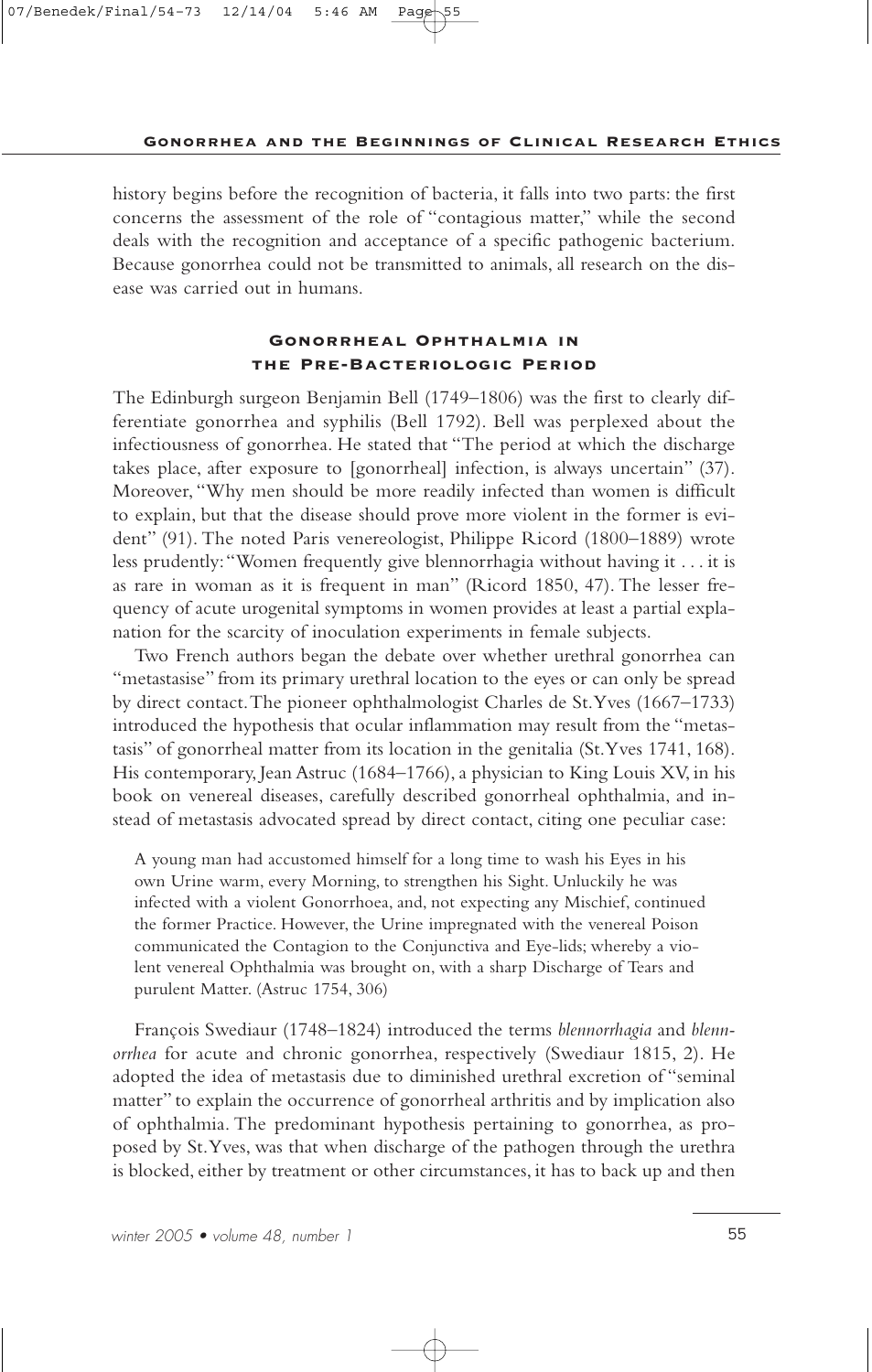inflames the tissues which in that individual are sensitive to it.The distinguished Scottish ophthalmologist William Mackenzie (1791–1868) conceded that some cases of ophthalmia are due to the inadvertent inoculation of the pathogenic secretion. However, he favored some sort of metastasis without stressing the concept of the pathogen backing up.The matter is transmitted either in the circulation or, "if we throw inoculation and metastasis aside, there appears to be no other means by which the diseases of remote organs can be connected, except by nervous communication" (called nervous sympathy; Mackenzie 1855, 472).

Gonorrheal ophthalmia was deemed a rare condition until the beginning of the 19th century, when, due to a diagnostic confusion, it assumed much greater prominence. Soon after Napoleon's invasion of Egypt in 1798, many of the French soldiers developed severely inflamed eyes, often leading to blindness. In 1801 the same disaster befell British troops that had been sent to Egypt.When the soldiers returned home, physicians were confronted with a large number of cases of "Egyptian ophthalmia." For some time this could not be differentiated from especially severe gonorrheal ophthalmia, thus resulting in greater interest in the investigation of the latter disease as well. The belief that gonorrheal ophthalmia occurs when the urethral symptoms diminish helped to discount the denial of urethral symptoms or recent sexual contact by many of the "Egyptian" patients (Collins 1904).

John Vetch (1783–1835), an ophthalmologist and former military surgeon, described a desperate therapeutic measure that was based on the idea of metastasis due to obstructed outflow of the pathogen:

In the case of a soldier, received in a very advanced state of the Egyptian Ophthalmia. . . . I took occasion to represent the possibility of diverting the disease from the eyes to the urethra, by applying the discharge to the latter surface, and he requested that this experiment, or any other, might be tried, which had the slightest chance of relieving the torture he endured, or of saving his sight; and accordingly some of the matter taken from the eyes was freely applied to the orifice of the urethra by one of my assistants. No effect following this trial, in order to establish many important facts, it was repeated in some others, all labouring under the most virulent state of the Egyptian disease; and in all, the application was perfectly innocuous. But, in another case, where the matter was taken from the eye of one man, labouring under purulent ophthalmia, and applied to the urethra of another, the purulent inflammation commenced in thirty-six hours afterwards and became . . . a very severe attack of that disease [i.e., gonorrhea]. (Vetch 1820, 242)

Vetch unfortunately concluded from these observations not that he was dealing with a different disease, but that gonorrheal inflammation could not be transmitted from one site to another in the same individual.Vetch's experiments and conclusions were frequently quoted and became the stimulus for further human experimentation.The disease with which he was dealing was trachoma, of which he had already published a description in 1807 (Vetch 1807). As bacteriology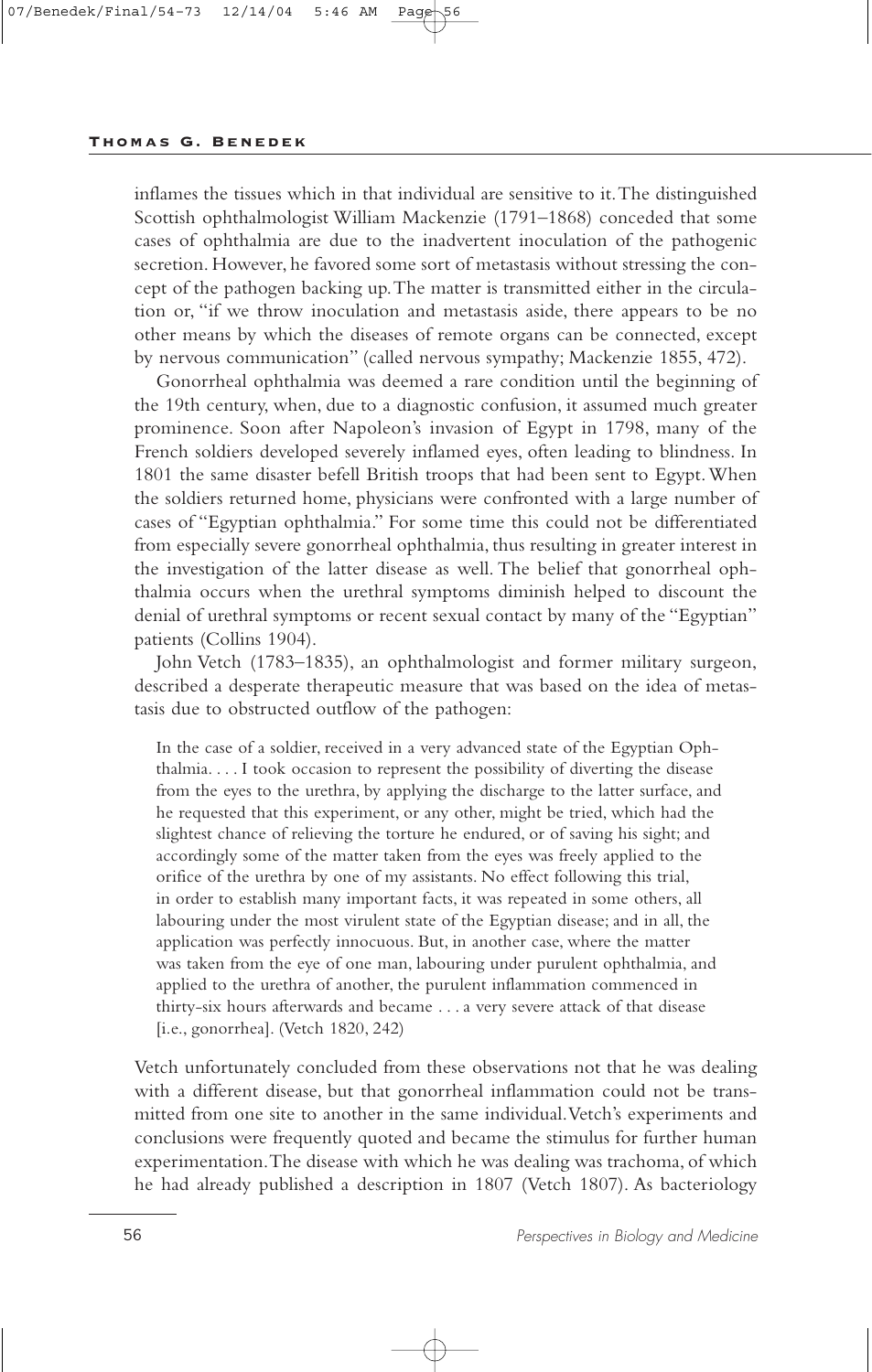developed, trachoma was attributed to various bacteria, gonococci among them; its viral cause was identified in 1907 (Halberstaedter and von Prowazek 1907).

Sir William Lawrence (1783–1867), another influential ophthalmologist, made the most logical analysis of the available information without having dared experimental observations of his own. A part of his evidence was the above-cited experiments of Vetch. Because of the poor correlation between the stoppage of urethral discharge and the onset of ophthalmia, Lawrence discounted the metastasis hypothesis:"Gonorrhoeal ophthalmia cannot, according to my experience, be deemed metastatic in any cases. . . . I am inclined to refer its occurrence to the state of the constitution, without being able to point out in what that state consists; and to regard it as a pathological phenomenon analogous to those successive attacks of different parts which are observed in gout and rheumatism" (Lawrence 1854, 302).

This is the pathogenetic quandary that the Austrian ophthalmologist Joseph F. Piringer (1800–1879) sought to elucidate (Piringer 1841; Friedenwald 1897). Piringer's second objective was to prove the therapeutic efficacy of infecting an eye blinded by pannus (a vascular membrane covering the cornea due to trachoma) with blennorrheal pus. Piringer's book, with its numerous case reports and explanations of actions taken and avoided, provides an extraordinary glimpse at one man's research methods and ethics in the mid-19th century. Piringer was unable to infect either the urethra or eye of dogs with blennorrheal pus (88), an observation that subsequently was confirmed by many investigators. Hence he conducted all of his investigations in the ophthalmologic hospital he had founded in Graz in 1829. Piringer was aware that it was important for the interpretation of his experiments on infectiousness to reliably differentiate gonorrheal blennorrhagia from Egyptian blennorrhagia (trachoma).To do so he created a list of differentiating characteristics (Table 1).This approach was essentially the same as the one devised to differentiate rheumatic fever from other rheumatic diseases by T. Duckett Jones (1944), to whom the invention of this technique is usually attributed. However, Piringer's diagnostic approach was ignored.Thus,William Mackenzie wrote in 1855: "There are no marks which can be absolutely depended on, by which to distinguish gonorrhoeal ophthalmia, produced by inoculation, from the Egyptian or contagious ophthalmia. . . .The history of the two diseases will perhaps afford the best ground for diagnosis" (469).

The date of the first therapeutic application of blennorrhea is uncertain, as is an observation on which it may have been based. Mackenzie attributed it to an Edinburgh physician in 1811 (Mackenzie 1855, 622). François Swediaur (1815) relates: "I have advised the inoculation of blennorrhagia, as the safest and most speedy way of curing the ophthalmia, and have had the satisfaction of seeing them generally cured without any external application" (108–9). He learned about the treatment from Joseph J. Plenck (1738–1807) of Vienna, who was best known as a dermatologist and therefore also specialized in venereal diseases. Piringer (1841) credited another ophthalmologist with this therapeutic innova-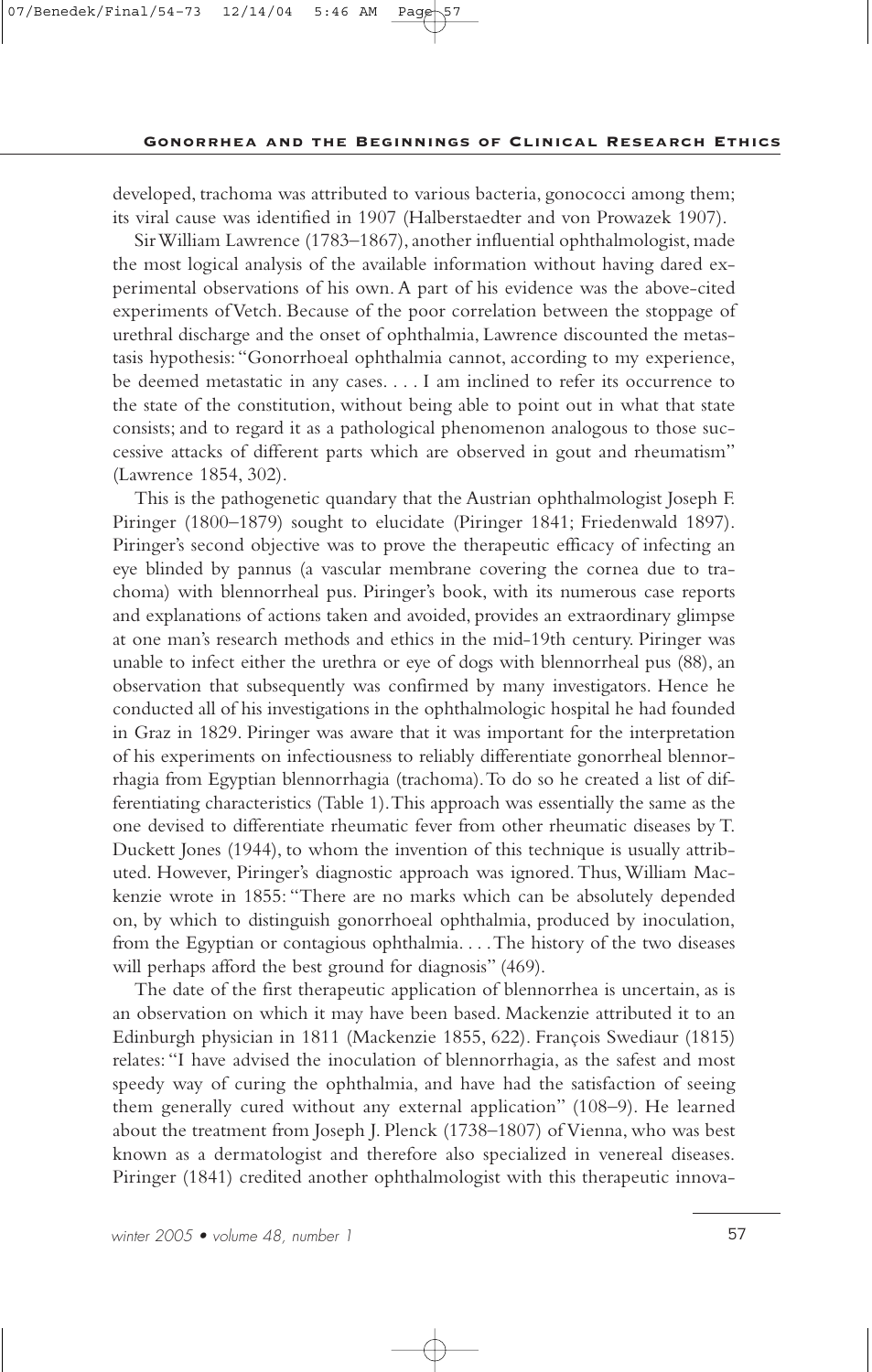| Gonorrheal Ophthalmia                | Egyptian Ophthalmia (Trachoma)     |
|--------------------------------------|------------------------------------|
| Usually unilateral                   | Usually bilateral                  |
| Onset more rapid                     | Onset more gradual                 |
| Becomes severe more gradually        | Becomes severe rapidly             |
| Affects bulbar conjunctiva           | Affects palpebral conjunctiva      |
| Mucous is thicker, purulent          | Secretion is pale, thinner         |
| Keratitis occurs infrequently        | Keratitis is usual                 |
| Cornea is destroyed from the surface | Cornea is destroyed from underside |

Table 1 **CHARACTERISTICS OF GONORRHEAL AND EGYPTIAN OPHTHALMIA (TRACHOMA)**

*Source:* Piringer (1841, 147–50).

tion:"After so many highly successful experiments and unequivocal observations the inoculation of blennorhea for the healing of pannus no longer is a dubious risk that requires especial courage, but a marvelous technique that seems to have remained quite unused, ignored even though it has for many years been proposed and recommended by royal councilor, Professor Friedrich Jäger [1784– 1871] of Vienna" (257).

The direct eye-to-eye transmissibility of blennorhagia was proven in 1820. According to Mackenzie (1855), experiments conducted by Dr. Sébastien Guillié (1780–1865) "took the puriform [pus-like] mucous from the eyelids of some children with puro-mucous conjunctivitis, in the Hospital for Sick Children at Paris, and introduced it under the eyelids of four blind children belonging to the Institution for the Blind.These children were amaurotic [blind without apparent abnormalities of the eyes]. . . . In all four a regular puro-mucous conjunctivitis was produced" (441).

Piringer's monograph was based on experience with 84 pannus-affected eyes of 59 patients and was important in publicizing the procedure. His favorable conclusions received a mixed reception. Friedrich Pauli (1804–1868), a German ophthalmologist, quoted Piringer almost verbatim: "This procedure no longer presents a questionable risk which requires particular courage, but a marvelous means which until now has remained unused" (Pauli 1847, 310). On the other hand, T. Wharton Jones (1808–1891), working in London, commented on "a peculiar plan of treating the pannus left by Egyptian ophthalmia: This, it is obvious, is a hit or miss proceeding, even if we could always calculate on the cornea becoming clear in the cases in which we might succeed in saving the eye from total destruction" (Jones 1847, 116). In 1855 Mackenzie opined:"Although the practice does by no means appear to be a very safe one, it is undeniable that cures have in this way been effected of the hypertrophied state of the conjunctiva, with the vasculo-nebulous condition of the cornea depending on it" (622). In a later British ophthalmologic text, this treatment is still described but with reserva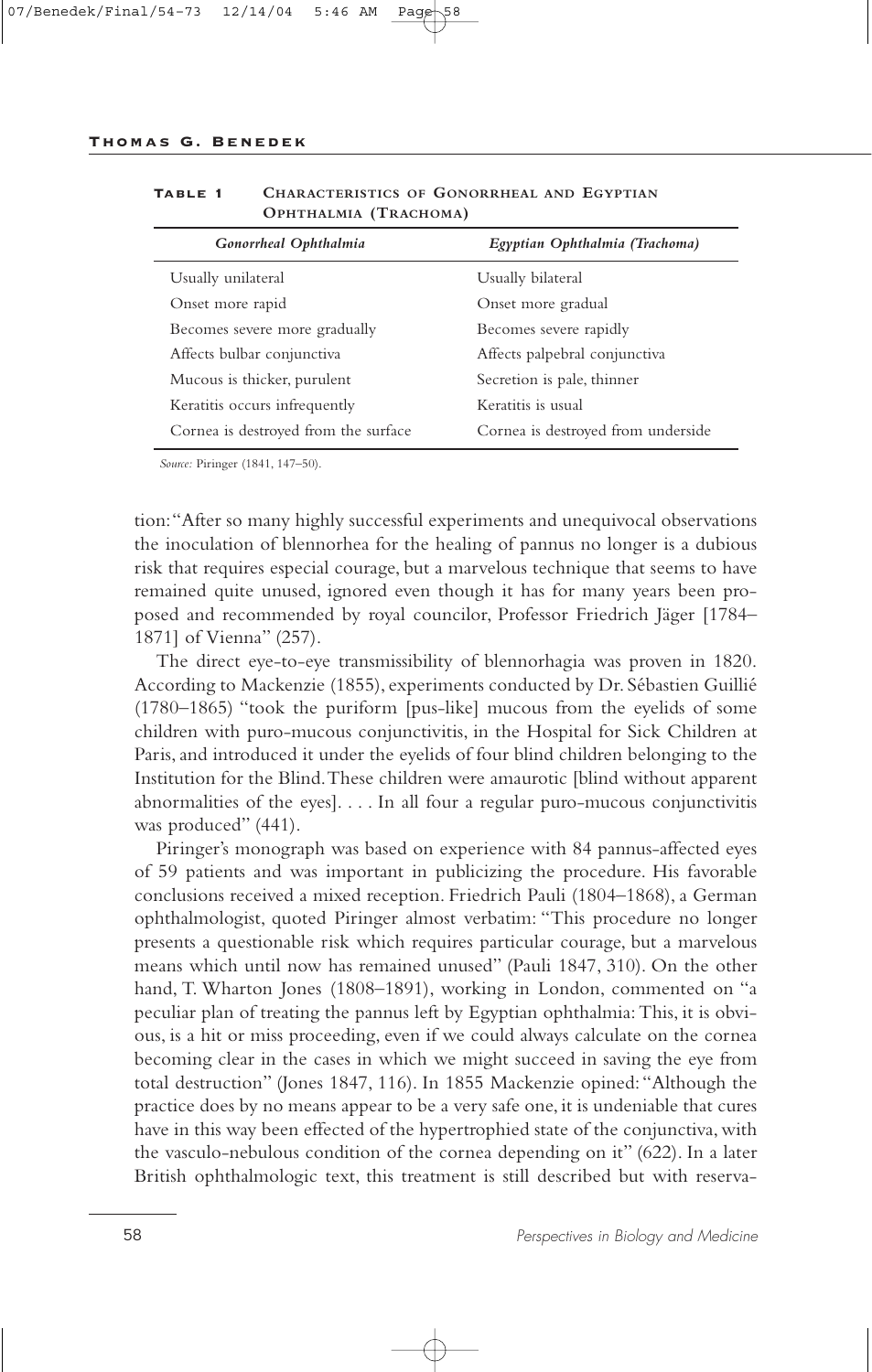tions:"[The infection] is sometimes followed by clearing up of the cornea. Not infrequently, however, the process is followed by complete destruction of the eye. The contagious and destructive nature of this remedy renders it very objectionable" (Juler 1884, 93). Ernst Fuchs (1851–1930), in Vienna, mentions it in the past tense:" [It has been] replaced by the treatment with jequirity [also known as Indian liquorice], which accomplishes the same thing without exposing the eye of the other side, or the eyes of other persons, to the danger of blennorhoeal infection. . . .The action of jequirity depends upon . . . an unorganized ferment which is excessively poisonous" (Fuchs 1892, 80; Grieve 1931, 2:492).

Piringer (1841) clearly was aware of ethical problems in clinical research.Thus he wrote:"I have not seen an instance of the clinical development of gonorrhea from an ocular secretion. I have not intentionally made an inoculation [of ocular secretion into the urethra] because I feared possible consequences and because human dignity seems to me to forbid such experiments" (88).Therein he was more concerned than Vetch had been. After blennorrheal mucous was kept for 24 hours in a closed vessel "in a warm time," it had a terrible odor."Because of fear that it could damage the eye," Piringer reports,"I did not use it for any inoculation experiment" (92).

Since the bacterial cause of diseases had not yet been discovered, miasmatic infection by contact with a contaminant of the air remained a favored explanation.According to T.W. Jones (1847):"experience appears to show that infection *per distans* is the more common way [to contract gonorrheal ophthalmia], the air being the vehicle by which the infecting principle is conveyed." Mackenzie (1855) wrote in regard to Egyptian ophthalmia (i.e., trachoma), but not gonorrhoeal ophthalmia:"Whether this disease be capable of propagating itself by infection—that is to say, whether the mere miasmata arising from the eyes of those affected with it, floating through the air, be capable of exciting the same disease in the eyes of others—is a point that is still in doubt" (452). Piringer doubted the miasmatic theory. In 1838 there were from eight to 11 bedfast patients with blennorrhea in a crowded 17-bed ward in his hospital. Each patient had his own utensils, and the attendants had to wash and dry their hands before contact with the next patient. Despite the proximity of the beds, no non-blennorrheal patient became infected. To verify that miasmatic transmission played no role, four patients with severe blennorrhea were crowded into a room that could barely accommodate them. The same precautions were taken, but the room was heated and its only window was kept closed.The question was whether in a situation that maximized the chance of miasmatic transmission would any attendants or visitors develop the disease? None did, thus supporting Piringer's position.

In regard to the infectiousness of blennorrheal secretions, Piringer reached the following conclusions, based on numerous experiments: (1) a contaminated finger that had been washed and dried did not transmit the infection to an eye; (2) the appearance of the mucous did not indicate whether it was infectious; (3) blennorrheic mucous remained infectious after being diluted 50- to 100-fold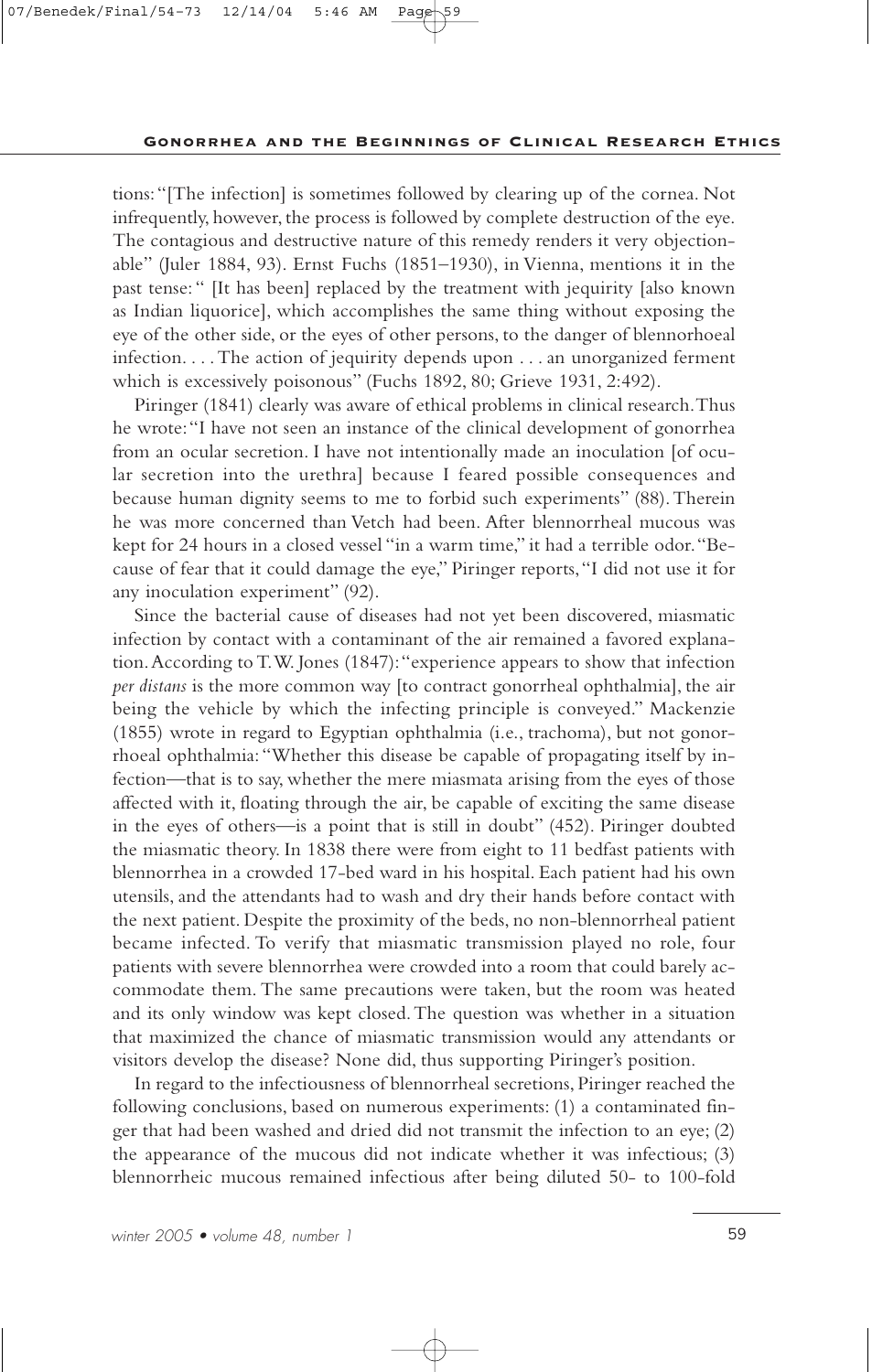with water; (4) infectiousness of the secretion was unrelated to the severity of the inflammation, remaining infectious even when the inflammation had nearly resolved; (5) infectiousness of the secretion was unrelated to the season when it was obtained, or exposure to sunshine or cold; (6) a mucous-contaminated brush that had been left to dry for three to six hours did not transmit infection, but if the brush was left between the eyelids long enough for tears to dissolve the secretions, their infectiousness resumed; (7) a vaccination needle contaminated with mucous and kept enclosed was contagious for 48 hours, i.e., longer than a cloth left open to moving air.

Piringer appears to at least once have tricked a patient: "A linen cloth well impregnated with fresh blennorrheic mucous was immediately given to a pannus patient with the instruction that he was to carefully wipe and clean his eye with it."An infection was achieved.This never occurred when such a cloth had first been left to dry for several days. Nevertheless, if dried secretions were scraped from the cloth after no longer than 36 hours, they were infectious (91).

In the descriptions of his handling of two blind beggars, Piringer postulated a distinction between research from which a patient may obtain therapeutic benefit and research purely to gain information.The former case was a 67-year-old man who three years earlier had developed a small corneal opacity bilaterally: "Six months before he came to see me [in 1836] a dense vascular pannus developed on the left eye, resulting in blindness. I immediately decided to heal the pannus by inoculating blennorrheal matter. My newly employed assistant brought the inoculum from a newborn in the foundling home [across the street] and inoculated both eyes. After 16 hours blennorrhea developed in both eyes, more severe in the right eye without pannus, of which the conjunctiva had been entirely healthy" (43).

Piringer strongly believed that an eye could only be infected by direct contact with blennorrheic secretions. This hypothesis was derived from the sociologic observation that while gonorrhea is about as prevalent in the educated and lower classes, blennorrhea occurred much more frequently in the lower classes "whose cleanliness has not become habitual" (14). Mackenzie had expressed the same reasoning a decade earlier (Mackenzie 1830, 365). Thus it was important to determine the time after inadvertent contamination of an eye during which infection could be prevented by cleansing. So Piringer experimented with the blennorrheic treatment on the pannus-obscured right eye of patient number 34. Over a period of several days, he inserted blennorrheic mucous from a newborn into this eye and washed it out with a sponge soaked in cold water after one, two, and three minutes, followed by cold compresses for 10 hours. No inflammation occurred. In the fourth trial the mucous was washed out after five minutes and no compresses were applied. Increasingly severe inflammation began after several hours, and the pannus resolved.The left eye did not become inflamed.

But would the response time be the same in someone without pannus? Piringer states:"To test the validity of this observation I purchased permission to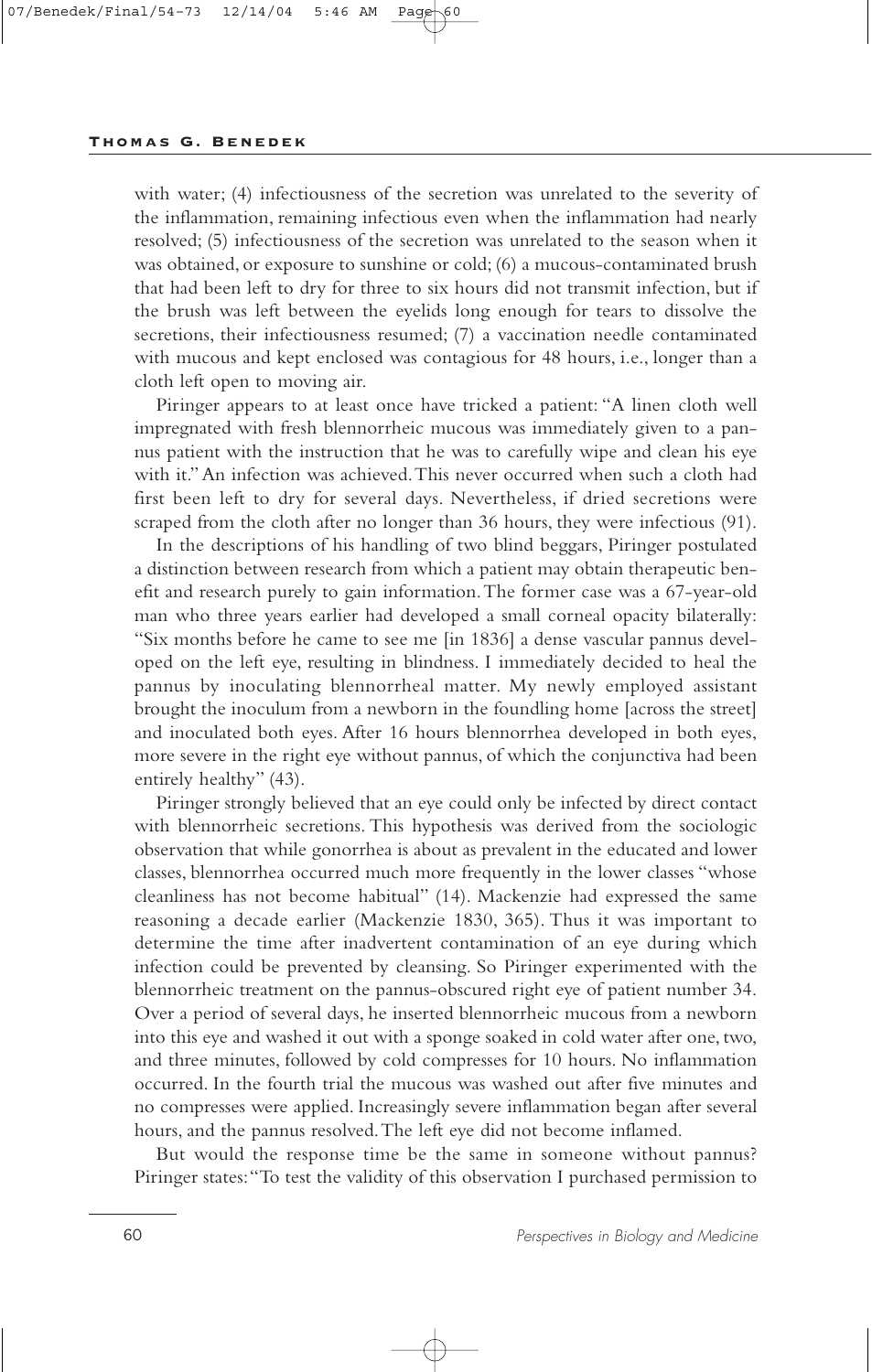repeat this experiment from a blind [cause unspecified] beggar. Again blennorrhagic pus was inserted into the right eye and washed out after one minute, into the left eye after two minutes, and into the right after three, each followed by hours of cold compresses." Finally mucous from a patient with Egyptian ophthalmia (trachoma) was instilled into the left eye, also without effect:"I did not dare to do more with this man, since these experiments had shown most clearly that no infection follows when the contaminated eye is carefully washed within three minutes and cold compresses are applied for several hours."

Further experiments, however, led to an unexpected conclusion. A woman had watery secretion from an adult case of blennorrhea instilled and washed out after three minutes. On day four a severe blennorrhea began.A different type of patient, a man whose pannus was 12 years old, had mucous from neonatal blennorrhea instilled and cleansed after three minutes; on day five inflammation began. Piringer concluded that "These experiments showed that the application of cold compresses to the eye for several hours is essential and seems to achieve more than the cleansing of the mucous" (295–98).

A partially inadvertent sequential infection of four women was described with scrupulous honesty. In the first case, an 18-year-old girl with a three-year history of bilateral pannus was therapeutically infected with neonatal pus. In the second case, several unsuccessful attempts had been made to infect the pannus-bearing eye of a 49-year-old cretinoid woman, including pus from case number 1. Piringer notes that:"Therefore I dared to instill pus from this source into the normal eye with the expectation that it would be unsuccessful."The source was pus taken on day 12 of inflammation on vaccine needles that were then enclosed and kept in a warm room for 63 hours. However, on day eight blennorrhea began.A week later this patient unexpectedly hugged her nurse, pressing her face against the nurse's. After two days the nurse's left eye was inflamed and remained so for six months. On day 11 of the nurse's disease, pus was taken from her eye on a brush and, after drying, the brush was put into an envelope and kept at about 20°C for two hours. Then it was inserted into the left eye of an amaurotic, otherwise healthy woman. Her tears softened the brush, but Piringer assumed "that a cold secretion would induce no harm in a healthy eye. However, on day three the eye became inflamed and five days later the right eye, that had not been protected, also" (124–31).

Julius Hirschberg (1843–1925) cited an instance from 1855 of serial infection analogous to the one initiated by Piringer's 49-year-old retarded patient (Hirschberg 1899–1918).A physician's eye inadvertently became infected while he was treating a case of neonatal ophthalmia. Pus from his eye was transferred to the atrophic but uninfected eye of another man, resulting in a purulent discharge. This discharge was inoculated into the urethra of a mentally retarded person, producing gonorrhea. This gonorrheal pus was inoculated into two other urethras, again resulting within two days in gonorrhea. Finally, the secretion from one of these urethras was placed on the conjunctiva of a traumatically destroyed eye, whereby a purulent discharge was reproduced. Hirschberg commented: "It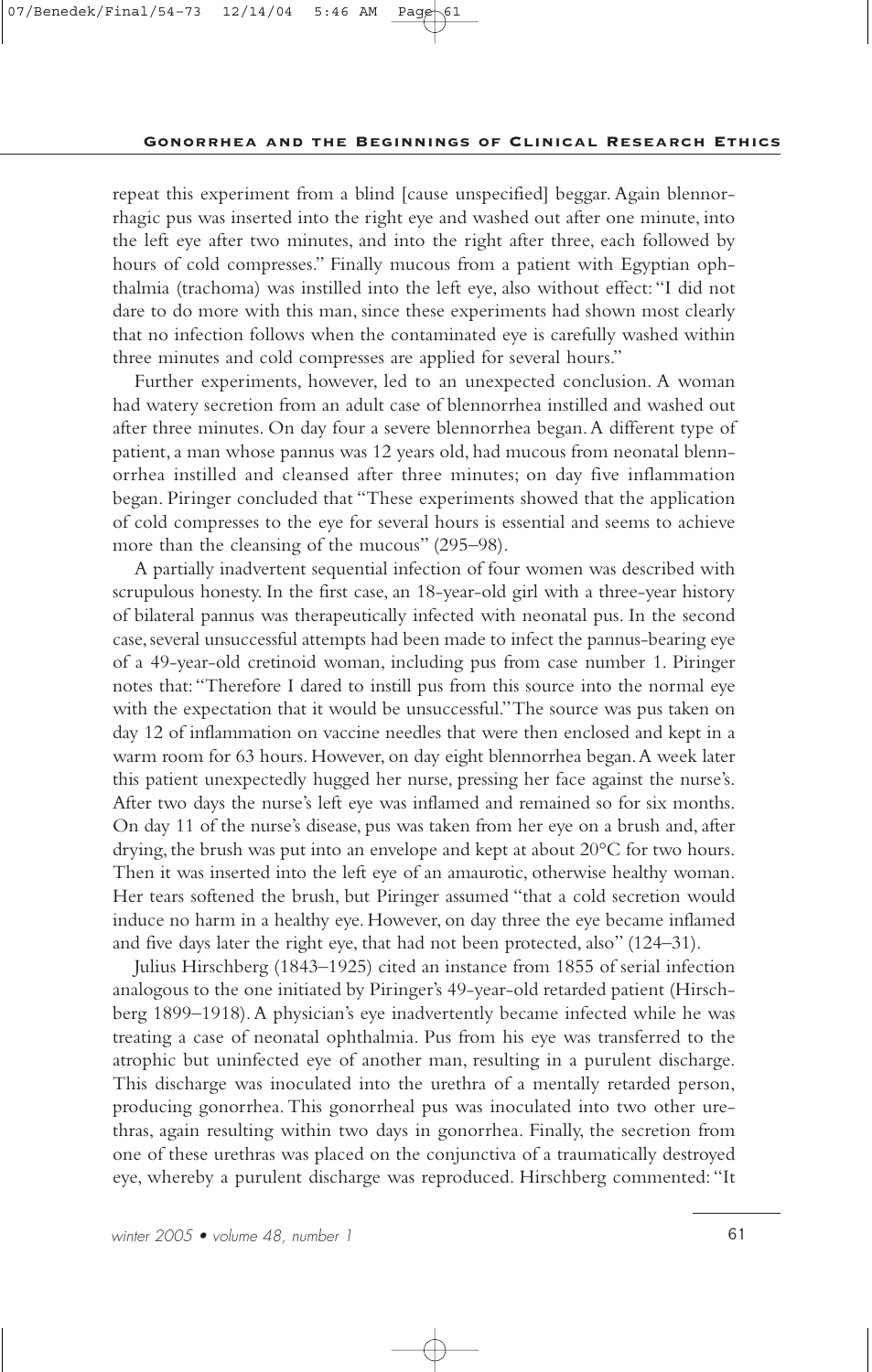is important to collect such observations, because nowadays such experiments can, of course, not be performed anymore" (9:311).

In 1847, Friedrich Pauli sought by experiment to settle the debate whether the cause of gonorrhea was a systemic poison that in some individuals, due to local susceptibility, happens to affect the genitalia, or whether it was a specific contagious matter associated with any affected organs. His principal argument for an organ-specific agent was that it was so rare for a disseminated disease to occur following acute gonorrhea. Contrary to some later writers, Pauli assumed (correctly) that neonatal ophthalmia had the same cause as gonorrhea, being transmitted during birth from the infected mother.Thus the experiment of trying to produce gonorrhea from neonatal ophthalmia was not intended to prove the cause to be identical, but to prove that the cause was organ-specific. Had the experimentally induced disease shown systemic symptoms, this would have been interpreted as a toxemia. His report of the experiment follows:

[I saw] a child with ophthalmia neonatorum whom [a colleague] was treating at the time.There was thin, mucoid pus in one eye and a thick purulent discharge from the other eye, which had been affected first.The latter [type of pus] if taken from the urethra, as Ricord's experiments teach, is not as infectious as the former. I brought a vigorous, healthy 36 year old man to this experiment who was fully informed and paid. I inserted a bougie that had been moistened with the aforementioned thin ocular secretion into his normally sensitive urethra. In his early 20s this man had a gonorrhea which however resolved without residual symptoms. Since then he had never had a genital illness and had no cause or concern in his eight years of marriage....The experimental subject felt nothing for the first two days after the insertion of the bougie. On the morning of the third day the urethra was still dry, although he perceived a tickling in the glans; in the evening the first definite traces gonorrhea appeared: sticking together of the urethral orifice, the sensation of pressure in the urethra, urinary frequency with mild dysuria. On the next, fourth, day no doubt remained regarding the presence of gonorrhea: the discharge appeared pale yellow, the dysuria was more severe.The inflammation continued to increase on the fifth, sixth and seventh day: the entire penis was swollen, the urethral orifice was injected, the discharge was thick yellow, the pain not insignificant, the patient was tormented with painful nocturnal erections. From the tenth day on these symptoms diminished, so that it became possible on the twelfth day to make the first injections of very dilute silver nitrate. On the fourteenth, when the discharge had nearly disappeared, he had intercourse with his wife, but the discharge increased slightly on the next day. Two injections of somewhat more concentrated silver nitrate ended the discharge.Although the patient on the following day felt a mild tension and now and then a brief acute pain in the perineum, the urethra nevertheless remained dry. His wife, however, on the fourth day after intercourse developed a gonorrheal vaginitis, although with much milder inflammatory symptoms than the man had experienced, and could already be treated with silver nitrate injections on the eighth day. (Pauli 1847, 353–55)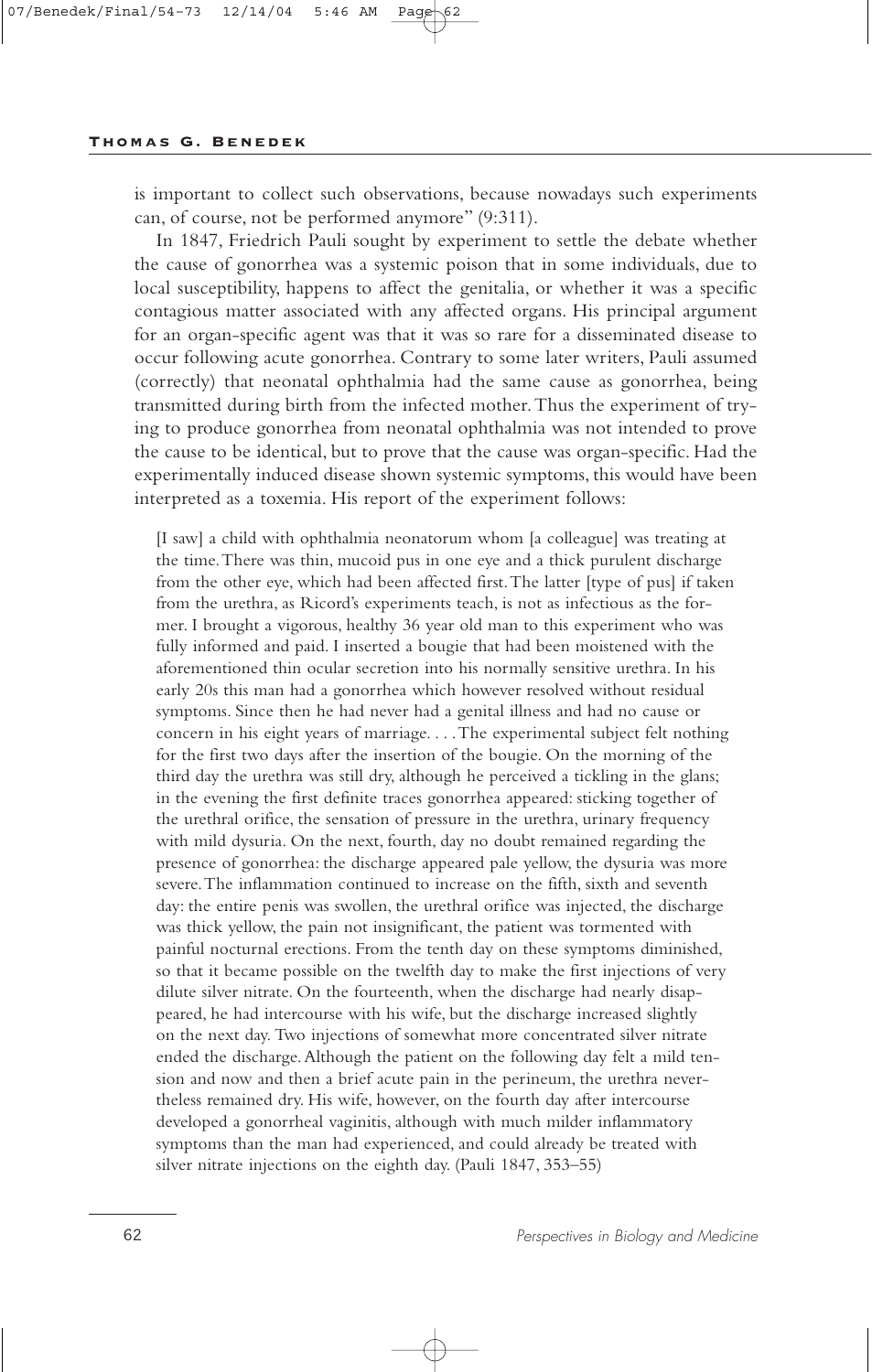Since the resulting inflammation was limited to the genitalia, Pauli could consider his hypothesis that only certain susceptible organs can be affected to have been proved.

#### Recognition of a Microbe

In 1879 Albert Neisser (1855–1916), while a resident in the dermatology-venereology department at the University of Breslau, became engaged in a microscopic study of gonorrheal secretions. He detected a microbe in pus from 26 men and women with gonorrhea and in seven cases of neonatal and two of adult ophthalmia (Neisser 1879).At this time only anthrax, relapsing fever, and, equivocally, leprosy had been shown to have a bacterial etiology. Hence, reluctance to accept a specific bacterium as the cause of another disease was not surprising. Such doubt was quickly reinforced by failure to infect dogs and rabbits with cultures of this germ.

Ten months after Neisser's paper was published, Arpad Bokai (1856–1919), a resident at the University of Budapest, confirmed Neisser's microscopic findings and sought to determine whether these microbes actually were the pathogens of gonorrhea (Bokai 1880). Because cultures of this organism had no effect on animals,"we carried out six tests.The reason for this small number is that we found but a few individuals (mostly students) who offered themselves voluntarily and were known to us personally as reliable in every respect." Instilling two drops of fluid (seemingly from a culture) into the urethra of three healthy volunteers resulted in acute gonorrhea. Treatment of the discharge before culture with potassium hydroxide made no difference. Three other experiments gave negative results: placing urethral secretion beneath the prepuce, and in two cases using secretion from ophthalmia to insert in the urethra (the experiment which Vetch had performed and Piringer had refused to do for ethical reasons). Bokai's tentative conclusions were that he could not distinguish pathogenic from non-pathogenic micrococci, and that pathogenicity appeared to be influenced by both species and local tissue circumstances.

In 1882, Neisser introduced the term *gonococcus*. In this paper he conceded that "We still lack actual proof that these 'Gonococci' are the pathological principle of gonorrhea, that they are actually the contagion of gonorrheal affections." He made a more elaborate morphologic description of this bacterium, whereby he considered it to increase the probability that it must be the unique pathogen. Nevertheless, he erroneously believed that "The micrococci are found principally attached to the cells, both pus cells and epithelial cells. . . . I believe that they are simply located on the cells, that is, they certainly have nothing to do with the nuclei." He criticized Bokai's report and at least implied that more carefully designed human inoculation experiments were necessary to establish pathogenicity. In 1883, N. A. Keyser, a University of Maryland medical student, reviewed the conflict about the pathogenetic role of gonococci and described his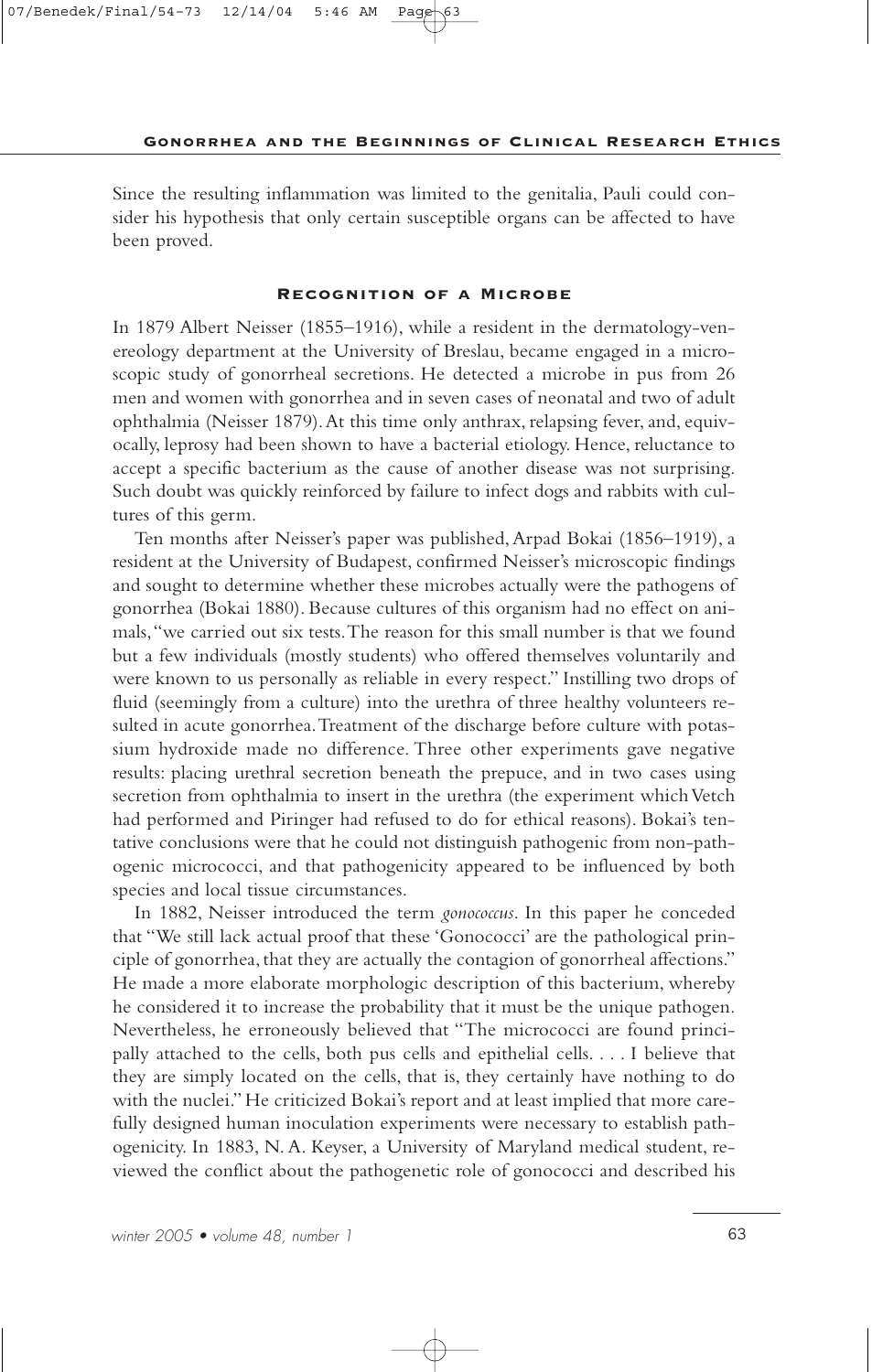microscopic examinations of secretions from 67 cases of gonorrhea. These led him to differ with Neisser about whether the bacteria lay upon the surface of the pus corpuscles. He concluded that he was "of the opinion that they are contained within the cells themselves."

The course of acceptance of the pathogenicity of the gonococcus can be seen in the publications of one pioneer microbiologist, George M. Sternberg (1838– 1915), from 1882 to 1887. Sternberg, who would become surgeon-general in 1893, was a major in the Army medical corps in California in 1883, when he published his first article about "The Micrococcus of Gonorrhoeal Pus" (Sternberg 1883a). He began:"Many physicians are inclined to make the generalization that all infectious diseases are parasitic, and it must be admitted that there is much to be said in favor of this hypothesis. A proper scientific conservatism, however, requires that the list shall be considerably extended before such a generalization can be considered safe." Sternberg confirmed that with methyl violet staining, no microorganism other than a micrococcus could be detected in gonorrheal secretions. However, confirming Keyser and contrary to Neisser, some in each case were within pus cells. Sternberg (1883a) also concluded that he was examining "an accidental parasite which has nothing to do with the special virulence of this fluid." Sternberg found that cultures made from gonorrheal pus injected subcutaneously into rabbits and into the eye or urogenital tract of dogs had no effect:"I accordingly determined to seek an opportunity to make it [inoculation] upon man. My first efforts, by the offer of a bribe, to find a willing subject, were unsuccessful." However, a physician acquaintance provided him with three chronic patients at the San Francisco City and County Hospital. "These patients consented to the operation with a full knowledge of the possible results from a desire to please their doctor, and under the promise of speedy cure and a suitable recompense in case of successful inoculation." None of the three developed inflammatory symptoms.A month later "several gentlemen connected with the City Dispensary had consented to furnish healthy urethras for the experiment." When the time came, however, only one medical student agreed to undergo this: "Contrary to my expectation, Dr. Keirle himself had determined to test the 'gonococcus' in his own urethra, and with this example before me I could not do less than join in the experiment, although I confess that I did so with some hesitation." All three inserted cotton that had been soaked in a presumed gonococcus culture into their urethras. Four days later none had experienced a reaction, and so Sternberg repeated the experiment on himself, again without an infection developing. He concluded that the gonococcus cannot be distinguished morphologically from micrococci from non-urethral sources, such as an oral species which he found to be infectious for rabbits (Sternberg 1883b).

Twenty-one months after his initial paper, Sternberg (1884) became ready "to confess that he claimed too much for his negative results in inoculations with pure cultures . . . that infective virulence is not due to the presence of this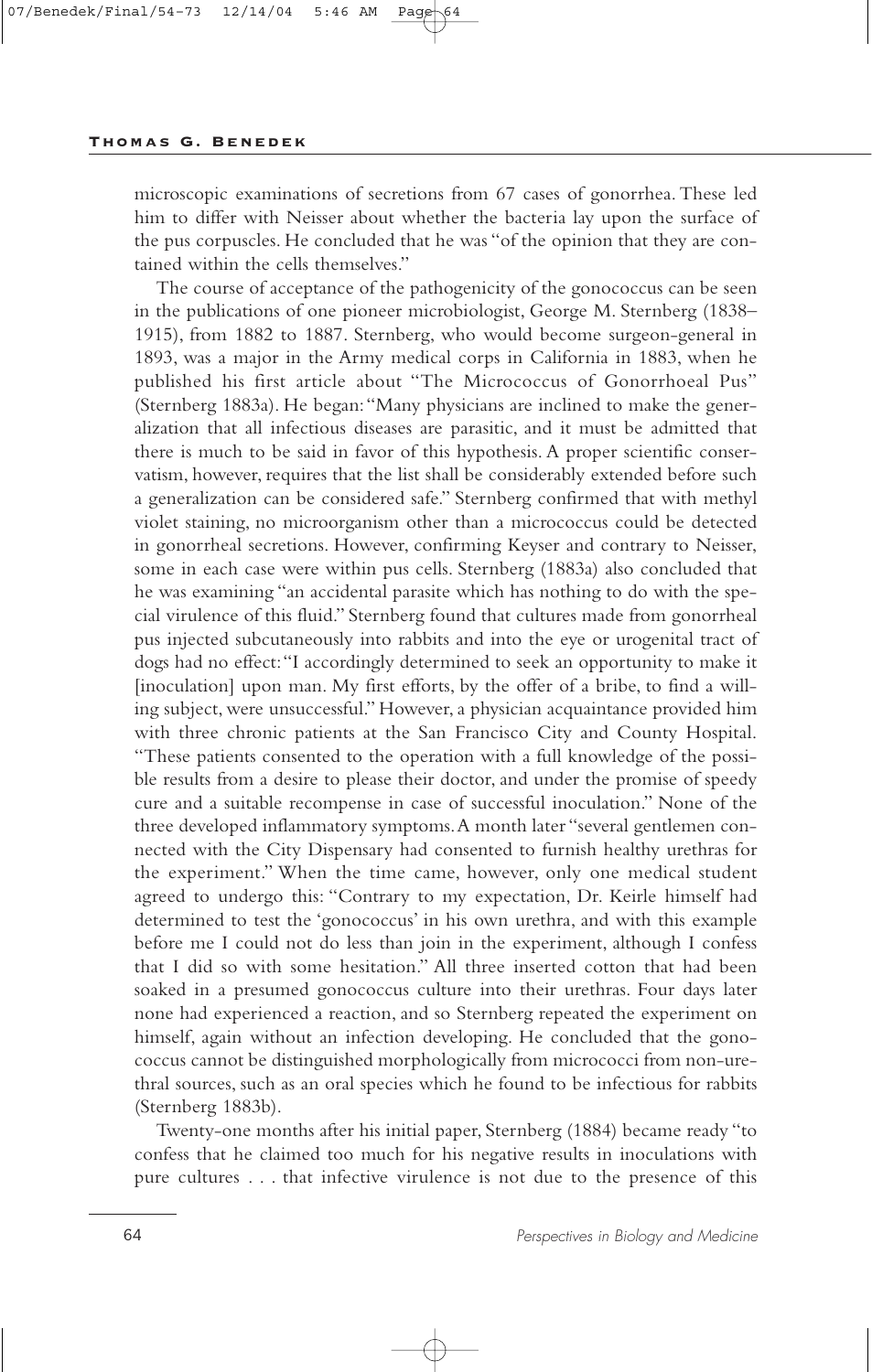microorganism." His principal speculation was that the pathogenicity is altered by the circumstances of repeated subculturing. In his last article on the subject, in 1887, Sternberg again admitted his initial error, but now attributed it to confusion of the gonococcus with non-pathogenic cocci having an identical appearance.This probably was the correct interpretation and augured a decade of conflict about how to reliably detect and identify diplococci.

## *Conflicts About Identification*

The impossibility of testing pathogenicity of the suspected pathogen of gonorrhea in animals necessitated testing in human subjects.Whether inoculations were to be made into animals or humans, however, two ascertainments had to be made: the inoculum had to be free of potentially pathogenic contaminants; and one had to be able to identify the organism that was being inoculated.The first criterion was dealt with by making the inoculum from late subcultures, the hypothesis being that contaminants would have been diluted out. No comparisons were made of the pathogenicity of different subcultures of the same organism, and so the possibility that repeated subculturing might alter the pathogenicity remained an unresolved concern.

Two methodologic problems were recognized: contrary to Neisser's (1893) persistent opinion, the gonococcus could not reliably be differentiated from other cocci microscopically, and it was extremely difficult to obtain growth on culture media. In 1886, Gabriel Roux reported that a slightly modified version of the stain that Hans C. Gram (1853–1938) had devised would identify the gonococcus (Gram 1884). This finding rapidly initiated a study by two New York physicians, C. W. Allen (1887) and E. C. Wendt (1887), whose papers strongly endorsed the reliability of Roux's procedure. Of importance for the ethical aspect of human inoculation experiments is Allen's conclusion that "As regards treatment, the discovery of the gonococcus cannot as yet be said to have produced any decided advances" (Allen 1887). Thus the assurances of effective treatment if a gonococcal infection is experimentally induced was either based on misguided faith in a remedy or an outright falsehood.

The first medium that was specifically intended to facilitate the growth of gonococci was devised in 1885 (von Bumm 1885). In an experiment in 1890 by Steinschneider, working in Neisser's laboratory, a tenth subculture of gonococci was inserted into the urethra of a man who had had gonorrhea more than 10 years before, from whom no gonococci could be detected.A transient urethritis with sparse gonococci developed, and symptoms disappeared after one week. There were two possible explanations.Virulence may have been lost, as indicated by their poor ability to enter cells, due to the medium on which they were grown.Alternatively, this may have been a heretofore-unknown, nearly non-virulent strain (Steinschneider 1890).

The Viennese gynecologist, Ernst Wertheim (1865–1920), believed that he had devised a better solid medium with the addition of human serum to a com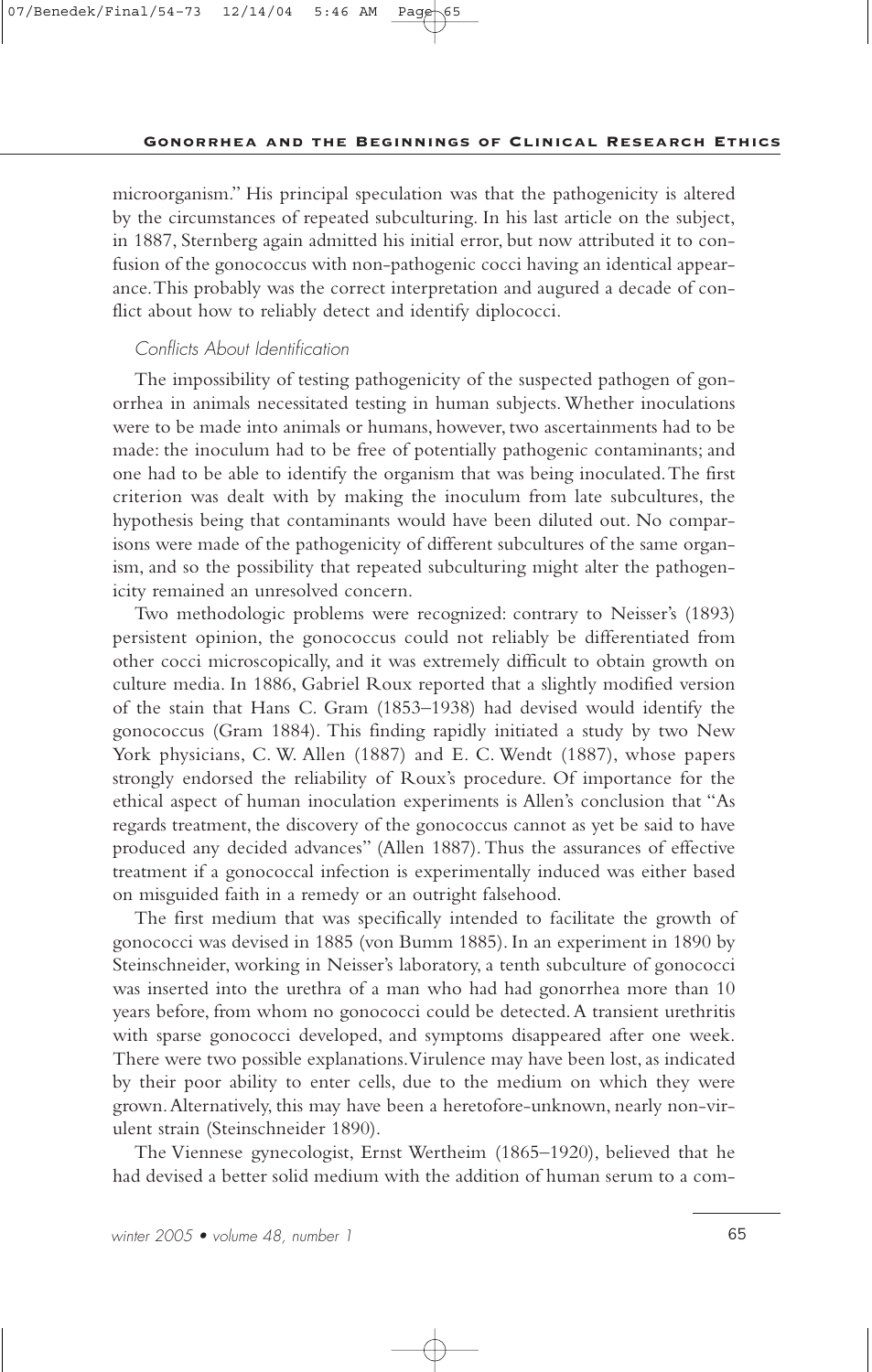mon bouillon-peptone-agar. However, even if gonococci would grow on this relatively rapidly, was their virulence affected? To test this he cultured pus both from acute urethritis and from fallopian tubes on this medium: "I undertook inoculations into the healthy urethra of five male paraplegics, and every time with a positive result" symptoms lasting four to five weeks (Wertheim 1891).

In 1893, Steinschneider performed two more inoculation experiments. His first volunteer was a young physician who was asymptomatic three months after having had acute gonorrhea. A twelfth subculture of gonococci was introduced into his urethra resulting in only minimal symptoms. Therefore, "another colleague offered himself most obligingly." He had no history of gonorrhea and received a fourth subculture of gonococci.This resulted in typical acute gonorrhea. Steinschneider merely concluded that this proved that pure cultures could be obtained on Wertheim's medium, not commenting on the possible effect of the recent prior infection or the possible effect of the subculturing on pathogenicity. However, he also was curious whether the pathogenicity of gonococci was limited to the genitourinary tissues.Therefore one (unidentified) person was given a subcutaneous injection of a serum-enriched gonococcal culture. No reaction resulted, and this question seems not to have been pursued (Steinschneider 1893).

In 1893, Ernst A. Finger (1856–1939) and his colleagues in Vienna performed two series of experiments, the first of which sought to test whether a previous bout of gonorrhea confers immunity against reinfection. The subjects were six men with a history of gonorrhea, but considered healthy. The description of the first case includes the statement that the procedure was done "with the complete agreement of the intelligent patient." In four of the subjects no urethral gonococci were seen, and in two they were sparse, but seemingly no cultures were made.Three men had material from a third subculture of gonococci instilled in their urethra, and in the others later subcultures were used. Each subject, whether he had been asymptomatic or had chronic urethritis, developed an acute inflammation. Thus, "The gonorrheal process is capable of re-infection and superinfection" (Finger, Ghon, and Schlagenhaufer 1894).

The second experiments concerned whether fever diminishes susceptibility to infection.The subjects were moribund febrile men: one from pneumonia, the others from tuberculosis. No information was provided whether there were histories of gonorrhea or whether anyone had consented to these trials.Three died within 33 to 72 hours after gonococci were instilled in their urethras, and at autopsy these showed signs of urethritis. Four died three to seven days after inoculation, and one who survived for 18 days after the first inoculation was inoculated a second time. All were found to have normal urethras. It was concluded that "All patients with negative inoculation results . . . had elevated temperatures, most in the evenings exceeded 39°C. . . . We must arrive at the conclusion that febrile temperatures protect the individual against gonorrheal infection, or at least markedly impede it" (Finger, Ghon, and Schlagenhaufer 1894).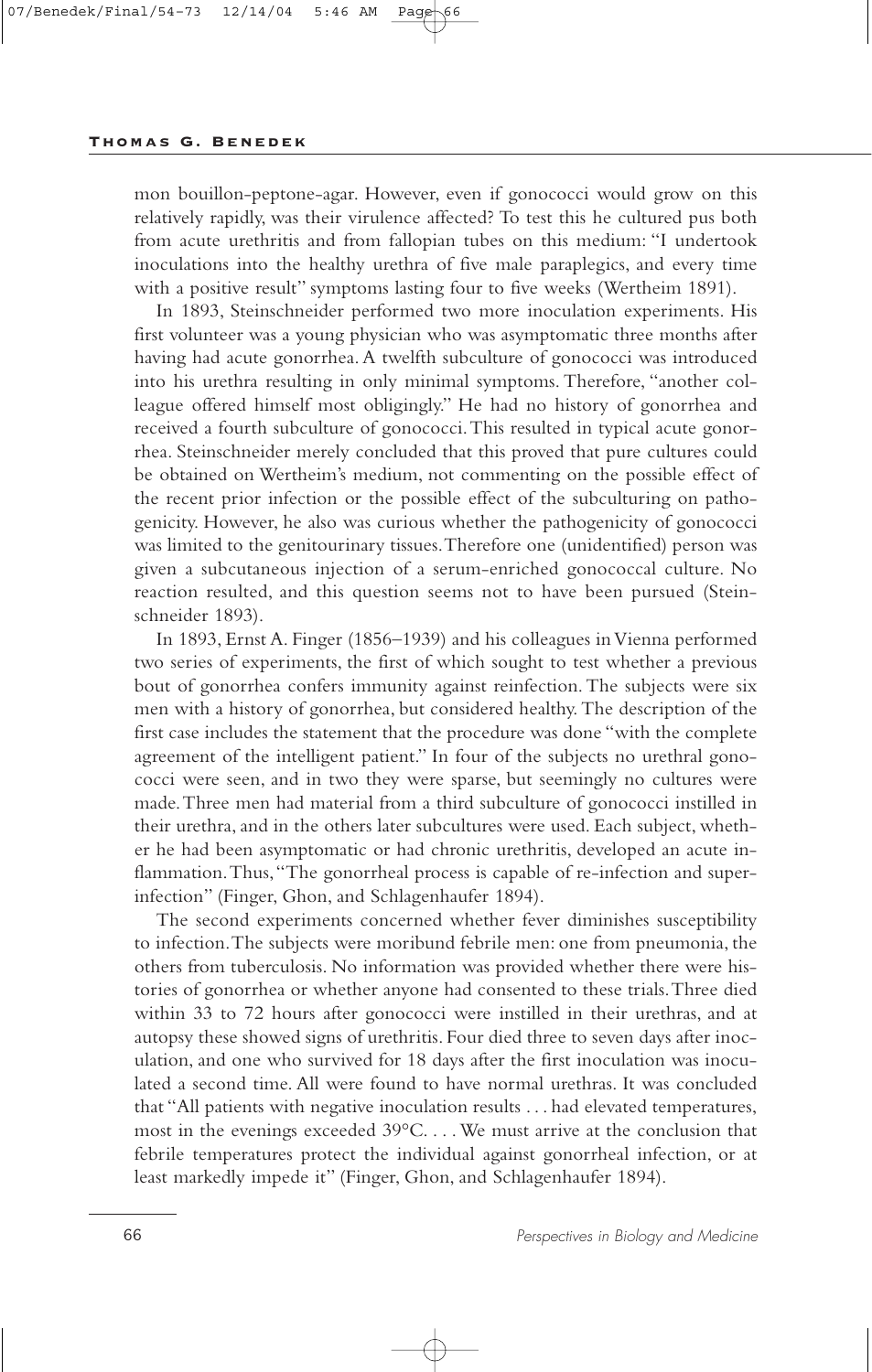Wertheim was stimulated by Finger's tests of immunity to perform the following experiments. First, he cultured urethral pus from the two-year-old gonorrhea of a colleague and reintroduced this into the subject's urethra. No exacerbation occurred. In the second experiment, some of the same culture was introduced into the urethra of a man who had a remote history of gonorrhea, but whose urethral cultures now were repeatedly negative. On day two symptoms of culture-positive gonorrhea began and lasted seven weeks. In the third case, pus cultured from the inoculation-induced acute gonorrhea of subject number 2 was inserted into the urethra of subject number 1, who now developed acute gonorrheal symptoms that lasted five to six weeks. Wertheim concluded that the two-year-old strain that was causing only mild symptoms had not lost its virulence. His preferred explanation was that the subject's failure to develop severe symptoms was probably determined by a local tissue factor.The gonorrheal [urethral] mucosa in case number 1 initially did not react to its own gonococci. However, once these had been detoured through another individual they again could induce acute inflammation (Wertheim 1894).

The instillation of 2% silver nitrate into the eyes of newborns, beginning in the mid-1880s, rapidly diminished the occurrence of gonococcal conjunctivitis, and consequently an indicator for less well-recognized manifestations of gonococcal disease also was lost (Credé 1881).Vulvo-vaginitis, inflammation of the external genitalia of female infants and young girls, was a common, etiologically confusing problem. Mothers in many cases lacked definite gonorrheal symptoms, and if cultures were taken, several bacterial species were usually obtained.

If bacteria that had the appearance of gonococci were found, were they also the pathogen of gonorrhea? In 1892 Edward Martin, a Philadelphia urologist, sought to resolve this question. His source of pathogen was a five-month-old girl who had a severe purulent vulvo-vaginitis, on culture morphologically containing gonococci. The mother had a slight chronic leucorrhoea, microscopically negative for gonococci. Martin "found a man who had suffered from gonorrhoea some three years previously," who had neither symptoms nor signs of urethritis. At this time gonococci were microscopically absent from the infant's secretion, some of which was inserted into the man's urethra. On the fourth day symptoms of gonorrhea began, and gonococci were detected on day 10. An orchitis developed, and inflammatory symptoms persisted after five months. Martin (1892) concluded: "Accepting this case, the proof is afforded that the micro-organisms of vulvo-vaginitis and gonorrhoea are alike both in physical and pathogenic attributes, that they are not merely similar but are the same" (417–18).

Investigators repeatedly justified their inoculation experiments by the inadequacy in number and methodology of prior research. For example, H. Heiman (1895) claimed that: "The crucial test for the establishment of the gonococcus on a true bacteriological basis is inoculation experiments in the human economy, since animals are to a certain extent refractory. And yet how seldom this method has been brought into play in connection with works of others becomes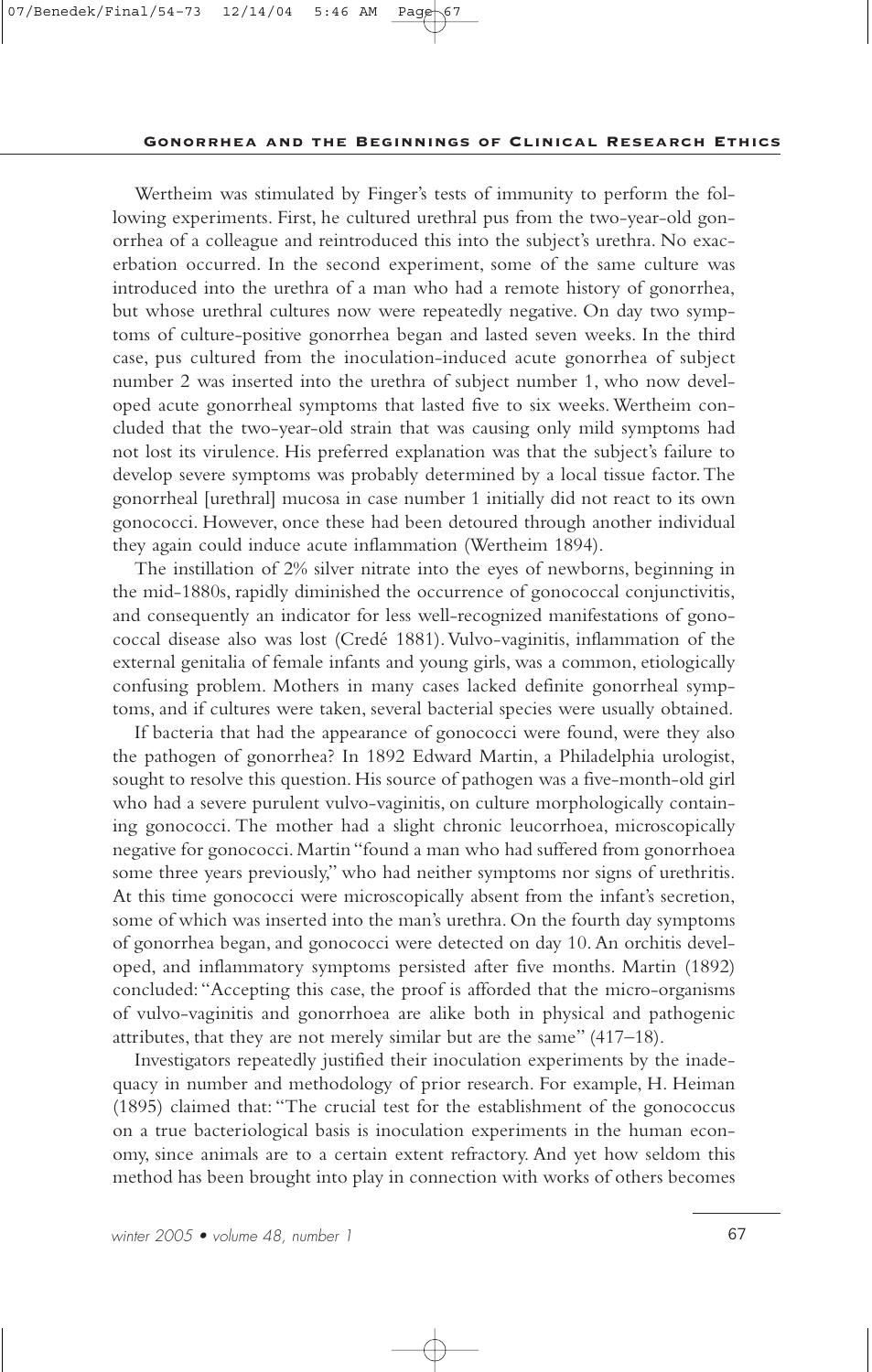apparent when we look up the literature of this special topic."Yet Heiman essentially only duplicated the European experiments. He inserted a presumed gonococcal culture recovered from a male urethra into the urethra of "a boy aged four, suffering from idiocy." Purulent urethritis developed after a longer than usual incubation period, and gonococci were recovered. The next subject was "an idiotic boy, aged sixteen," into whose urethra a culture was inoculated that had originated from a child's vulvo-vaginitis (a repeat of Martin's experiment). This boy suffered a more acute gonococcal urethritis than the first subject. A third experiment was made to evaluate whether fever prevented gonococcal infection.An adult dying of tuberculosis with no history of gonorrhea had a culture obtained from vulvo-vaginitis inserted into his urethra when his temperature was 40.2°C. A minimal urethritis with discharge containing a pure culture of gonococci resulted, replicating Finger's observation. Heiman differed from most investigators in that he performed a few control experiments. He inoculated "a large diplococcus found in the normal urethra" and a similar microbe from a case of vaginitis each into the urethra of one healthy young man. No urethritis developed. His final conclusion was that "My inoculation experiments on the human urethra confirm the belief in the specific pathogenic power of the gonococcus (Neisser)."

In 1897, Swedish investigators modified Wertheim's culture medium by substituting ascitic fluid for serum. Like other investigators, they then wanted to test whether gonococci grown on their medium were pathogenic. To do so they inoculated a third subculture of gonococci into the urethra of a patient with tertiary syphilis who was believed never to have had gonorrhea. A typical gonorrhea resulted, from which the patient was still symptomatic four months later (Jundell and Åhman 1897).

Neisser had commented in his 1882 paper that only in regard to conjunctivitis is the [extra-genital] role of gonococci "universally acknowledged." He had made two unsuccessful attempts to demonstrate gonococci in synovial fluid in cases of presumed gonorrheal arthritis and cited the same experience of two other investigators. However, also in 1882, a Bolognese physician visualized bacteria he believed to be gonococci in fluid from an inflamed knee in each of two young men who had gonorrhea (Petrone 1883). In 1884, this observation was confirmed in knee fluid from a man and a woman (Kammerer 1884).The first culture of gonococci from a case of arthritis was obtained by Neisser in 1894, using Wertheim's medium for fluid from an ankle of a man who had no urethral symptoms. The critical proof of the pathogenetic relationship between gonorrhea and arthritis was obtained by Guido Bordoni-Uffreduzzi (1894). During exploratory surgery on an ankle of a young woman who had gonorrhea, he obtained pus that contained intracellular Gram-negative cocci, which he was able to culture. He found a healthy 23-year-old man who had no history of venereal disease or recent sexual intercourse who volunteered for the experiment. Some second subculture was inserted in his urethra, and two days later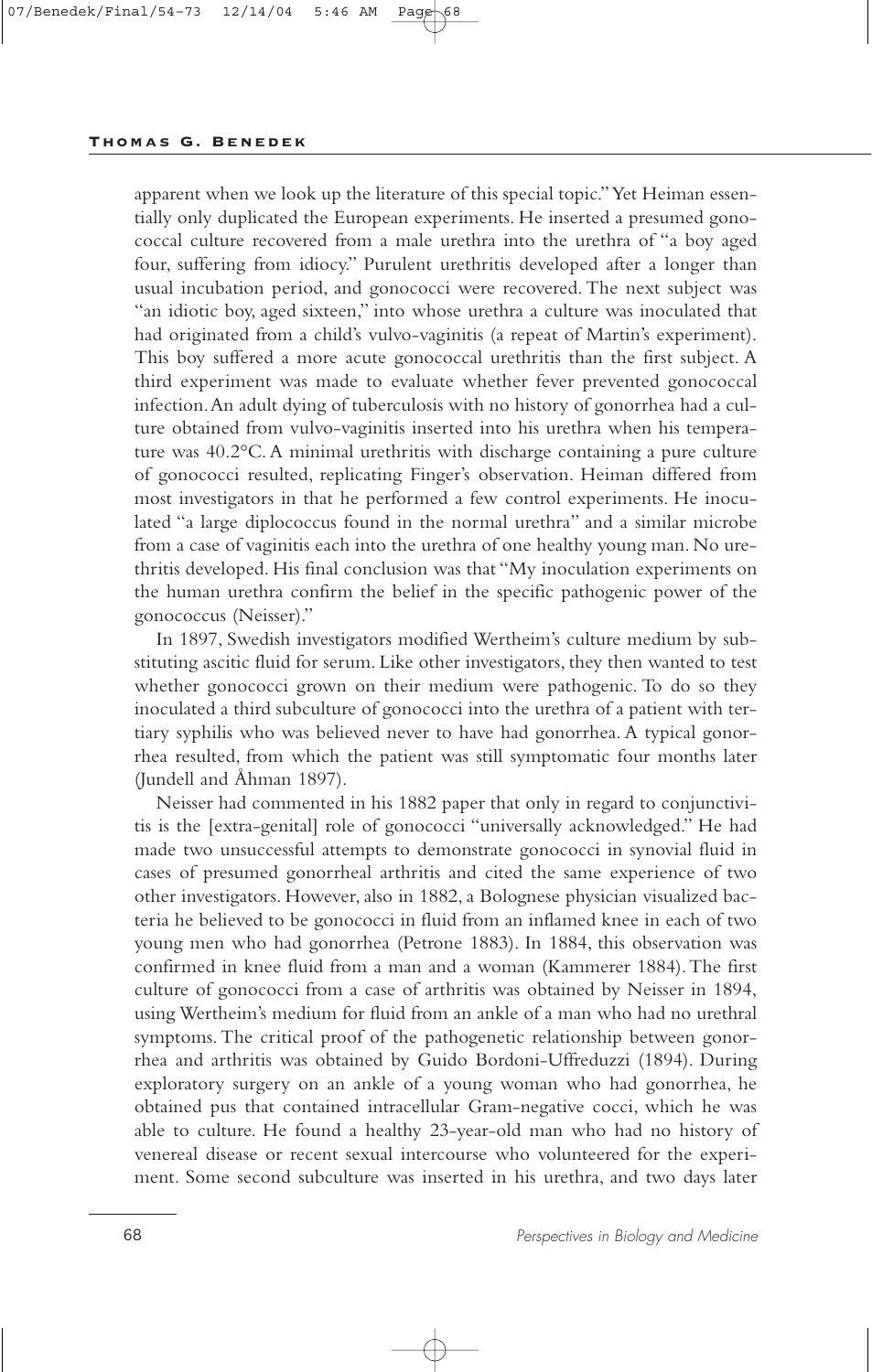typical gonorrhea developed. Bordoni-Uffreduzzi concluded:"I believe that my examinations have provided incontrovertible proof that the gonococcus can also disseminate internally and there can elicit the signs of inflammation, as it does in the genitalia." Finger (1896) alluded to the same experiment having been carried out successfully in his department, also in 1894.

## Ethical Concerns

Ethical concerns were occasionally expressed in the mid-19th-century about specific types of human infective experiments. Thus Homer Bostwick, a New York venereologist, writing in 1848 about the unpredictable effect of various allegedly anti-gonorrhoeal drugs, stated: "it is a matter which could only be tested by a series of difficult or nearly impossible experiments, for we are not to expect that men will voluntarily submit themselves to infection, merely to oblige a scientific experimentalist." William Lawrence (1854), directly counter to Piringer, stated: "Whether this dangerous ophthalmia can be produced by the application of gonorrhoeal matter to the organ, is a more doubtful point, which the nature of the subject prevents us from settling in the only satisfactory way, that is, by direct experiment" (300).The broadest statement of ethical concern was made by Philippe Ricord (1850):"The first method of experimenting, that is to say, the inoculation of a healthy individual . . . ought always to be rejected by the physician. I do not believe that we have the right to make such experiments.The physician not only ought not to use his natural authority to induce anyone to undergo experiments of this nature, but I farther think that he ought to resist the desires of individuals, who, seduced by a generous devotion, would voluntarily expose themselves to the chances of an inoculation" (38)

Human inoculation experiments with gonococci appear to have ceased by 1900.This probably is largely attributable to a conclusion that no more could be learned from such experiments, but perhaps also from greater attention to ethical considerations.The one piece of evidence in support of the latter is a regulation passed by the Prussian Ministry of Education in 1900 (Sass 1983). Prussia was the location of much of the early bacteriologic research, and this regulation, though technically not pertaining to all of Germany, was the first to address informed consent. It stated:

- I. The directors of clinics, outpatient departments and other medical facilities are advised that medical interventions for purposes other than diagnosis, treatment and immunization are prohibited even when other circumstances for legitimate and ethical permission are present when:
	- 1. It pertains to a person who is still a minor, or for other reasons is not competent;
	- 2. The person in question has not given her consent to the intervention unequivocally;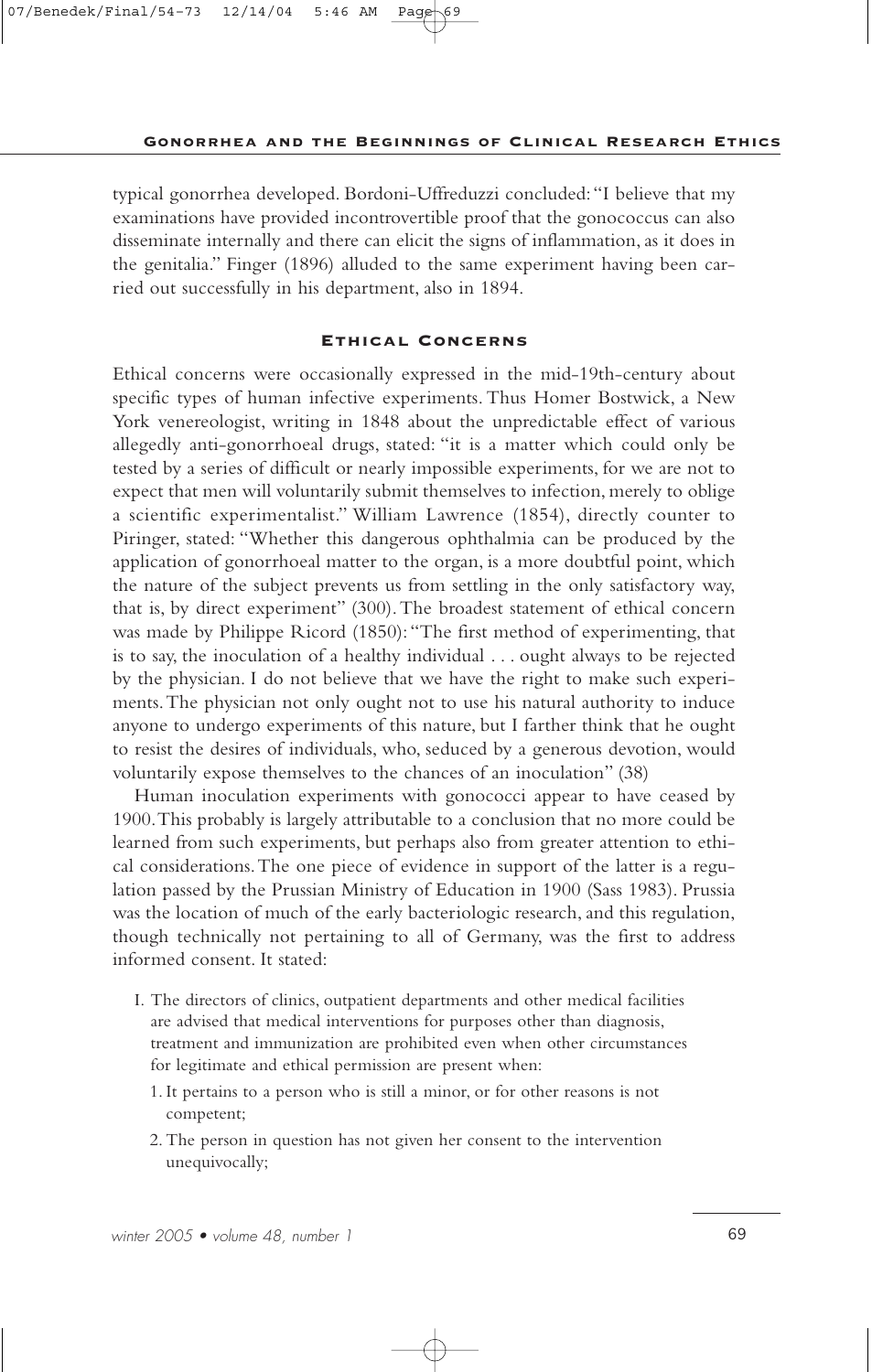- 3. When the explanation does not provide adequate understanding of the possible injurious consequences of the intervention.
- II. 1. Interventions of this sort are to be undertaken only by the chief [of service] himself or by someone specifically designated by him.
	- 2. In such an intervention the fulfillment of provisions I. 1–3, as well as all details of the case are to be entered into the medical record.

#### The Advent of Curative Therapy

In 1938, sulfanilamide became the first drug that could with fair reliability cure gonorrhea. Four grams per day by mouth for at least three weeks resulted in an overall cure rate of about 80%, although this achievement required a second course in about a quarter of the cases (Cokkinis 1938).The incidence of drug resistance increased rapidly, but the sequential introduction of sulfanilamide analogues maintained the cure rate.

The U.S. Public Health Service planned an investigation of possible anti-gonococcal prophylaxis undoubtedly before the anti-gonococcal effect of penicillin was recognized. The preliminary phase, which required the infection of men with the gonococcus, was conducted between October 1943 and January 1944. It is the largest study based on inducing a bacterial infection known to have been undertaken.A reliable method of experimental infection was deemed necessary, otherwise it could not be known whether lack of infection of an exposed individual was due to the prophylactic regimen or lack of exposure to the pathogen. The subjects were selected from among the prisoners in the federal penitentiary in Terre Haute, Indiana. Of 293 volunteers, 241 became participants. It was wartime, and it may be construed that some participants applied as their part of the war effort.To qualify they had to be between 21 and 45, and have no evidence of urinary tract infection based on cultures, anatomically normal genitalia, no other debility that might affect the course of the induced infection, an ability to cooperate, sufficiently long sentences that they could be observed for six months after being inoculated, and "assurance that the volunteer possessed a thorough understanding of the purpose underlying the study and the possible risks involved."According to the study report:"Each volunteer received a financial reward and an official certificate of participation, and a suitable notation was incorporated into the records of the institution" (Mahoney et al. 1946).

Of the participants, 131 had no history suggestive of gonorrhea, and 43% of these became infected; of the 108 with a history of gonorrhea, infection occurred in only 24%.The most reliable method of infection was to inoculate gonorrheal secretions, rather than cultured bacteria, directly into the urethra. However, no technique produced infection with a consistency that was adequate for use in studying prophylaxis.Typical symptoms usually developed within six days of inoculation but were delayed for as long as 31 days.The majority of infections were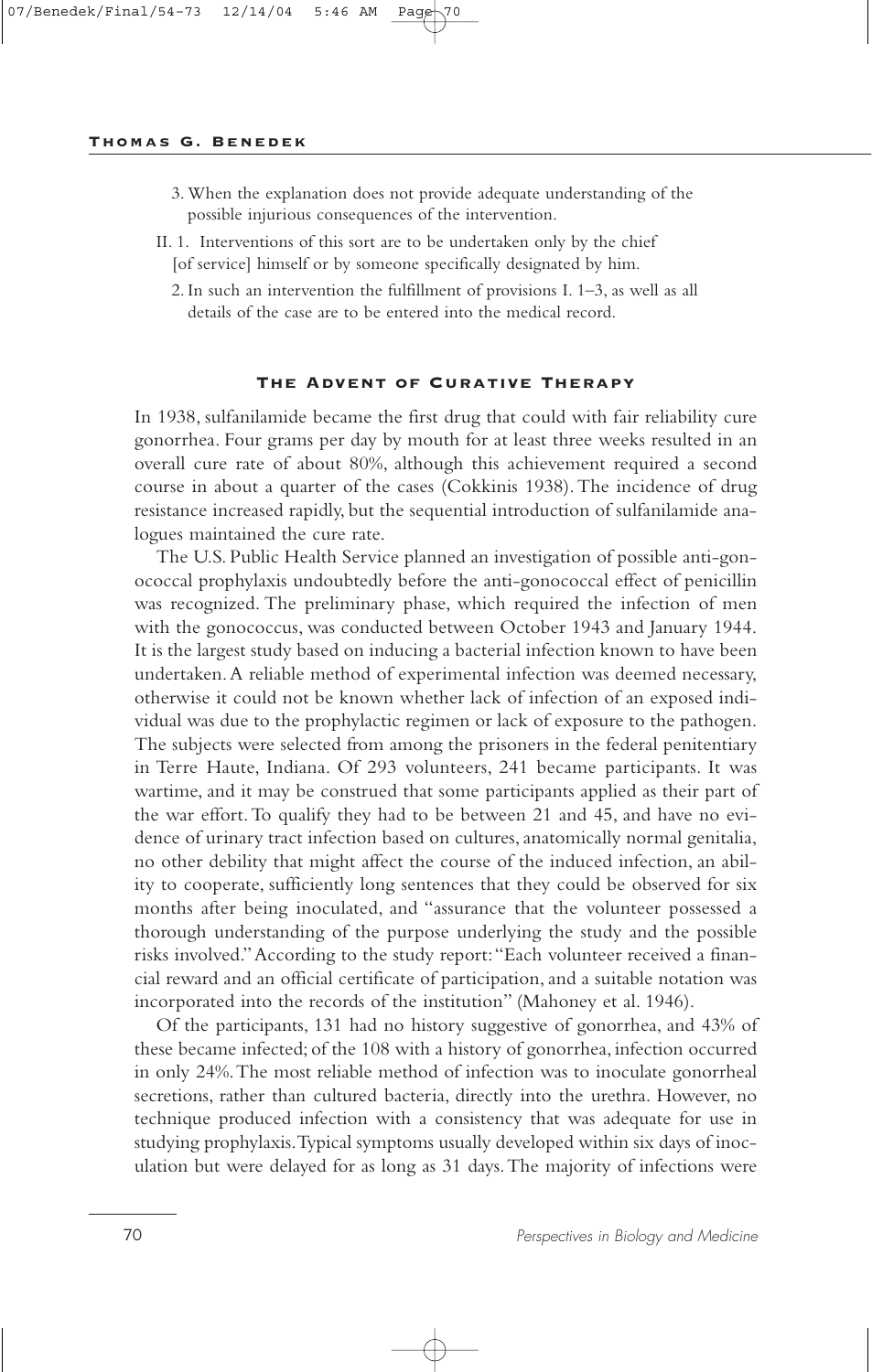successfully treated with sulfanilamide or sulfathiazole. All cases that did not respond to the sulfa drugs were successfully treated with 150,000 units (a very small amount) of penicillin (Herrell, Cook, and Thompson 1943; Mahoney et al. 1946).

These attempts to induce a disease preceded both the 1946 publication of the AMA policy on experimentation and the 1947 Helsinki protocol on human experimentation that resulted from the Nuremberg war crimes trial (Judicial Council of the AMA 1946;Vollman and Winau 1996). Factors that affected these developments have been thoroughly reviewed by Weindling (2001).The first of the 10 paragraphs of the Nuremberg Code of 1947 states:

[The subject] should have sufficient knowledge and comprehension of the elements of the subject matter involved as to enable him to make an understanding and enlightened decision.The latter element requires that before the acceptance of an affirmative decision by the experimental subject there should be made known to him the nature, duration, and purpose of the experiment; the method and means by which it is to be conducted; all inconvenience and hazards reasonably to be expected; and the effects upon his health or person which may possibly come from his participation in the experiment.

Nevertheless, a paradox in the Nuremberg Code that was central to the ethical issues of human gonorrheal research was not resolved. According to paragraph three, "The experiment should be based on the results of animal experimentation." Numerous investigators, beginning with Piringer in the 1830s, sought unsuccessfully to use animals for their research before resorting to humans. The greatest ethical difference between the Public Health Service investigation from those done 50 or more years earlier was that it could now be guaranteed that no long-term harm would result from an induced infection.

The 19th-century history of research pertaining to gonorrhea illustrates both the scientific problems that were addressed in the new science of bacteriology and the research ethics of the period. There were no acknowledged policies regarding the participation by or endangering of subjects, at least in regard to inducing or exacerbating morbidity. Any restrictions derived from the attitudes of individual investigators.

#### **REFERENCES**

- Allen C.W. 1887. Practical observations on the gonococcus and Roux's method of confirming its identity. *J Cutan G-U Dis* 5:81–91.
- Astruc, J. 1754. *A treatise of venereal diseases*. London: W. Innis.
- Bell, B. 1792. *A treatise on gonorrhea virulenta and lues venerea*. Edinburgh: James Watson. Repr., Philadelphia: Robert Campbell, 1795.
- Bokai, A. 1880. Über das Contagium der acuten Blennorhoe. *Allgemeine medizinische Central-Zeitung* 49:900–903.Trans. in *Med Life* (1932) 39:511–13.

Bordoni-Uffreduzzi, G. 1894. Über die Localisationen des Gonococcus im Innern des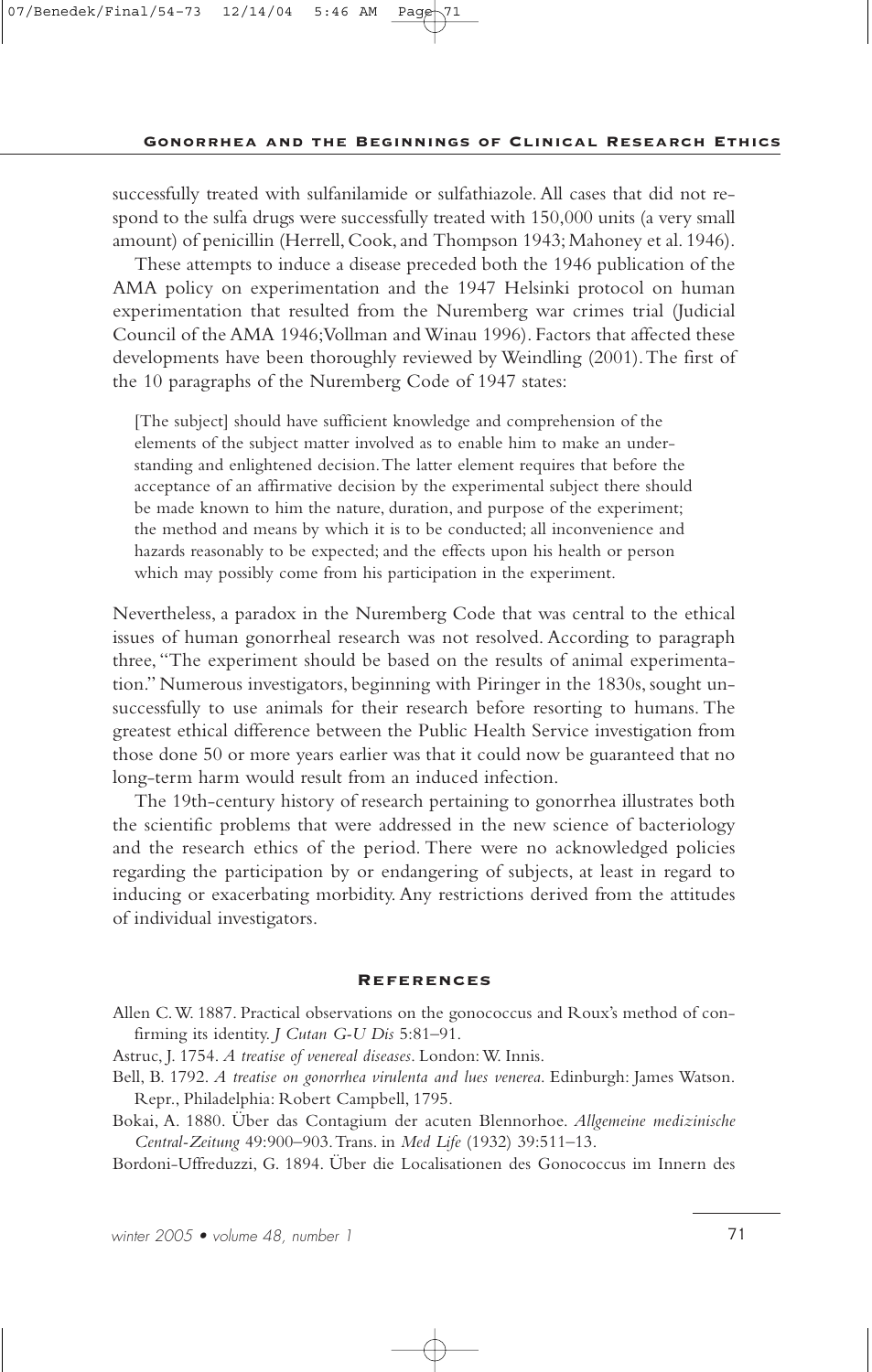Organismus (durch den Gonococcus hervorgerufene Pleuritis und Arthritis). *Deutsche medizinische Wochenschrift* 20:484–85.

- Bostwick, H. 1848. *A complete practical work on the nature and treatment of venereal diseases*. New York: Burgess, Stringer.
- Cokkinis,A. J. 1938. Sulfanilamide in gonorrhea:An analysis of 633 cases.*Lancet* 2:355–62.
- Collins, E. T. 1904. Introduction to *Trachoma*, by J. Boldt, 8–12. London: Hodder & Stoughton.
- Credé, C. S. 1881. Die Verhütung der Augenentzünding der Neugeborenen. *Archiv für Gynaekologie* 17:50–53.
- Finger, E. 1896. Die Gonokoccenpyämie. *Wiener klinische Wochenschrift* 9:248–52.
- Finger, E.,A. Ghon, and F. Schlagenhaufer. 1894. Beiträge zur Biologie des Gonococcus und zur pathologischen Anatomie der gonorrhoischen Processes. *Archiv für Dermatologie und Syphilis* 28:277–344.
- Friedenwald, H. 1897. Joseph Friedrich Piringer: His methods and investigations. *Johns Hopkins Hosp Bull* 8:191–95.
- Fuchs, E. 1892. *Text-book of ophthalmology*. Trans.A. Duane. New York: D.Appleton.
- Gram, H. C. 1884. Über die isolierte Färbung der Schizomyceten in Schnitt- und Trockenpreparäten. *Fortschritte der Medizin* 2:185–89.Trans. in *Med Life* (1932) 39:545–47.
- Grieve, M. 1931.*A modern herbal:The medicinal, culinary, cosmetic and economic properties, cultivation and folk-lore of herbs, grasses, fungi, shrubs & trees with all their modern scientific uses*. 2 vols. London: Jonathan Cape. Repr., New York: Dover Publications, 1971.
- Halberstaedter, L., and S. von Prowazek. 1907. Über Zelleneinschlüsse parasitärer Natur beim Trachom. *Arbeiten des königlichen Gesundheitsamt* 26:44-47.
- Heiman, H. 1895. Clinical and bacteriological study of the gonococcus (Neisser) as found in the male urethra and in the vulvo-vaginal tract of children. *Med Record* 47:769–78.
- Herrell, W. E., E. N. Cook, and L. Thompson. 1943: Use of penicillin in sulfonamide resistant gonorrheal infections. *JAMA* 122:289–92.
- Hirschberg, J. 1899–1918.*The history of ophthalmology*. 9 vols.Trans. F. C. Blodi. Hildesheim.
- Jones,T. D. 1944.The diagnosis of rheumatic fever. *JAMA* 126:481–84.
- Jones,T.W. 1847. *The principles and practice of ophthalmic medicine and surgery*. Philadelphia: Lea & Blanchard.
- Judicial Council of the AMA. 1946. Supplementary report. *JAMA* 132:1090.
- Juler, H. E. 1884. *A handbook of ophthalmic science and practice*. Philadelphia: H. C. Lea.
- Jundell, I., and C. G. Åhman. 1897. Über die Reinzüchtung des Gonococcus Neisser. *Archiv für Dermatologie und Syphilis* 38:59–68.
- Kammerer, F. 1884. Über gonorrhoische Gelenkentzündung. *Centralblatt für Chirurgie* 11:  $49 - 55$ .
- Keyser, N.A. 1883. Is gonorrhoea a bacterial disease? *Maryland Med J* 9:481–88.
- Lawrence,W. 1854. *A treatise on the diseases of the eye*. Philadelphia: Blanchard & Lea.
- Mackenzie,W. 1830. *A practical treatise on the diseases of the eye*. London: Longman.
- Mackenzie,W. 1855. *A practical treatise on the diseases of the eye*, 4th ed. Philadelphia: Blanchard & Lea.
- Mahoney, J. F., et al. 1946. Gonococcal urethritis in human volunteers.*Amer J Syph* 30:1– 39.
- Martin, E. 1892.Vulvo-vaginitis in children. *J Cutan G-U Med* 10:415–27.
- Neisser, A. 1879. Über eine der Gonorrhoe eigenthümliche Micrococcusform. *Centralblatt für medizinische Wissenschaft* 17:497–500.Trans. in *Med Life* (1932) 39:507–10.